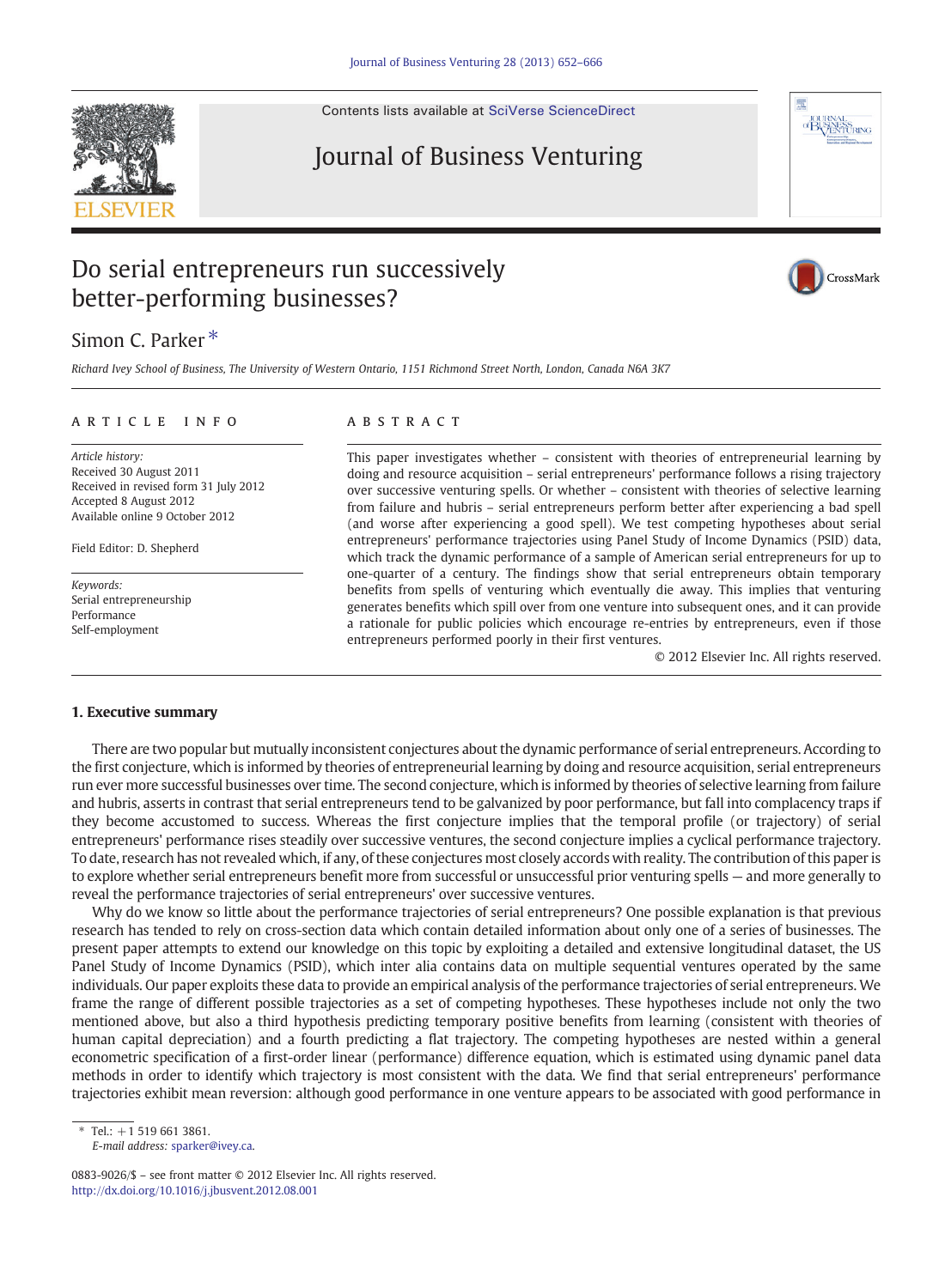subsequent ventures, these positive effects are nearly completely exhausted by the end of the next spell. These findings are consistent with the notion that benefits from venturing are temporary, and depreciate over time.

Our analysis and research findings carry several implications for entrepreneurship research and practice. First, a range of stakeholders, including lenders, are interested in discovering the likely risks and returns from participating in a serial entrepreneur's new venture. Performance trajectories may contain valuable information in this regard. For example, if performance tends to improve over successive ventures, banks might anticipate a greater prospect of seeing a return on their investments, and so become more willing to lend to serial entrepreneurs. The opposite might apply if performance tends to deteriorate over successive ventures. Second, entrepreneurs are known to be prone to over-optimism and other cognitive biases, which can cause them to experience poor performance in their initial ventures. This has prompted some experts to advocate tough bankruptcy laws, to discourage entrepreneurial "over-investment". However, this recommendation implicitly assumes that entrepreneurs would do no better in subsequent ventures were they to re-enter. If serial performance trajectories predict improvements in the performance of subsequent ventures, gentler bankruptcy laws may be warranted. Hence appropriate public policies towards serial entrepreneurship may depend in part on what serials' performance trajectories actually are. Third, the prospect of a rising performance trajectory could induce risk-averse entrepreneurs to brave the hazards of start-up and make entry more attractive than if performance outcomes in successive ventures are unrelated. That realization could have a profound effect on initial entry decisions. For all these reasons, it is desirable to understand more about performance trajectories of serial entrepreneurs.

#### 2. Introduction

Ever since [MacMillan \(1986\)](#page-13-0) highlighted the centrality of serial entrepreneurs for understanding entrepreneurship, researchers have directed increasing attention to this important group. Several major contributions by [Ucbasaran et al. \(2003,](#page-14-0) [2006, 2008\),](#page-14-0) [Westhead and Wright \(1998\),](#page-14-0) [Westhead et al. \(2003, 2005\),](#page-14-0) and [Wright et al. \(1997\)](#page-14-0) have improved our understanding of issues as diverse as behaviors and opportunity recognition by serial entrepreneurs, and characteristics that distinguish serial entrepreneurs from both one-time ("novice") entrepreneurs, and "portfolio" entrepreneurs who run several businesses concurrently. Theoretical and empirical research has also analyzed the entry and re-entry decisions of serial entrepreneurs ([Amaral et al., 2011; Plehn-Dujowich, 2010; Stam et al., 2008](#page-12-0)), as well as their performance ([Alsos et al., 2006;](#page-12-0) [Gompers et al., 2010; Westhead et al., 2003, 2005\)](#page-12-0). While these studies have certainly enhanced our knowledge about these aspects of serial entrepreneurship, it remains the case that relatively little is known about how serial entrepreneurs' performance in one venture is related to their performance in a subsequent venture they found. The profile of a serial entrepreneur's performance over successive ventures is termed a "trajectory" in this paper.

Much of what we know about serial entrepreneurship comes from cross-section studies of entrepreneurs which often focus on the entrepreneur's current or most recent business ([Ucbasaran et al., 2006\)](#page-14-0). Analyses of the performance of serial entrepreneurs therefore embody something of a static character, which has nevertheless facilitated interesting comparisons with other types of entrepreneurs, including novice and portfolio entrepreneurs ([Westhead and Wright, 1998; Wright et al., 1997](#page-14-0)). Yet it is becoming increasingly widely recognized that we need to move beyond simple snapshots of serial entrepreneurs and to look instead at the dynamics of their venturing spells in general and their venture performance trajectories in particular. This promises to bring new questions into the purview of the researcher, including whether entrepreneurs' performance tends to improve when they try venturing again, perhaps because they learn from experience [\(Minniti and Bygrave, 2001; Parker, 2006\)](#page-13-0) or acquire valuable resources in the course of the venturing process ([Davidsson and Honig, 2003\)](#page-13-0). There are several popular, but incompatible, anecdotal conjectures about the trajectories of serial entrepreneurs' performance over successive ventures, including an ever-rising trajectory as entrepreneurs perform "learning by doing" [\(Argote, 1999; Audia et al., 2000](#page-12-0)) and a "cycling" trajectory whereby serial entrepreneurs learn from and improve after failure, but fall into complacency traps and under-perform after they succeed ([Entrepreneurship](#page-13-0) [Magazine, 2009; Hayward et al., 2006; March, 1991; Simon et al., 2000\)](#page-13-0). At present, we lack hard evidence, based on a large representative sample, about which trajectory best describes reality. The aim of the present paper is to fill this gap in the literature.

The paper starts by formally characterizing different possible performance trajectories of serial entrepreneurs, including those corresponding to the two popular conjectures noted above. We draw on previous theoretical literature – relating to learning by doing and selective learning from failure; human capital accumulation and resource acquisition; and hubris – to formulate a set of competing hypotheses about performance trajectories. We adopt a competing hypotheses framework because this is deemed an appropriate approach when prior knowledge gives rise to multiple reasonable explanations of a phenomenon ([Armstrong et al.,](#page-12-0) [2001\)](#page-12-0), as is the case here. These hypotheses are then tested against each other using a sample of data taken from the US Panel Study of Income Dynamics (PSID). The PSID is a large representative panel survey which allows the researcher to follow serial entrepreneurs over several ventures for up to one quarter of a century. We then go on to estimate a dynamic panel data model of the performance trajectories of serial entrepreneurs across distinct businesses, to identify which trajectory is most consistent with the data.

This paper adds to previous research on the performance of serial entrepreneurs by extending the empirical analysis of serial entrepreneurship into a dynamic domain [\(Gompers et al., 2010\)](#page-13-0). It does so by characterizing different serial performance trajectories, before estimating them using a sample of longitudinal data. We then draw out several implications of our results, which might interest a range of stakeholders, including lenders. For instance, information about serial entrepreneurs' performance trajectories could enable lenders to make better predictions of the profitability of new ventures proposed by serial entrepreneurs ([Gompers et al., 2010; Ucbasaran et al., 2008; Wright et al., 1997](#page-13-0)). Lenders would presumably be more willing to fund the next venture of a serial entrepreneur if they believe that serial performance trajectories tend to rise rather than fall over successive ventures.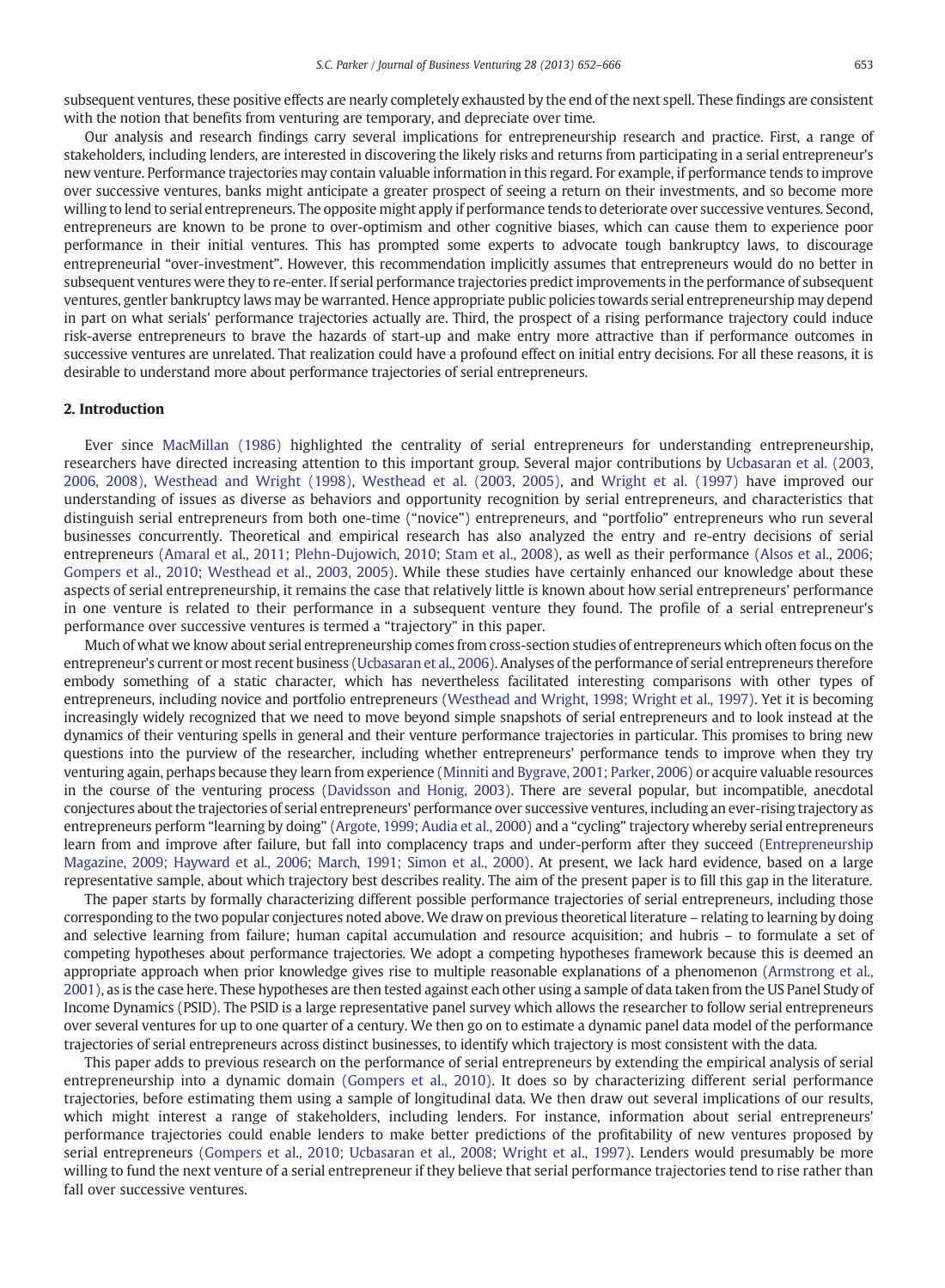### <span id="page-2-0"></span>Table 1

| Performance trajectories. |  |
|---------------------------|--|
|---------------------------|--|

| Performance trajectory                                                                                                                                                  | Hypothesis and rationale                                                                                                  | <b>Empirical support</b> |
|-------------------------------------------------------------------------------------------------------------------------------------------------------------------------|---------------------------------------------------------------------------------------------------------------------------|--------------------------|
| T1: $\gamma \geq 1$ . Ever-rising trajectory: performance keeps improving<br>over successive ventures                                                                   | Hypothesis 1a: learning and resource acquisition                                                                          | No                       |
| T2: $-1 \le \gamma \le 0$ . Cycling trajectory: good performance in one venture<br>is followed by poor performance in the next $-$ and vice-versa                       | Hypothesis 1b: hubris and competency traps follow good<br>performance while mindful reassessment follows poor performance | No                       |
| T3: $0 < y < 1$ . Mean-reverting trajectory: performance can be initially<br>above- or below-average but eventually reverts to the<br>entrepreneur's idiosyncratic mean | Hypothesis 1c: benefits of learning and resource acquisition<br>mitigated by knowledge depreciation                       | Yes                      |
| T4: $\gamma = 0$ . Flat trajectory: performance does not vary<br>systematically over successive ventures                                                                | Hypothesis 0: learning ineffective or difficult                                                                           | N <sub>o</sub>           |

Abundant literature has shown that entrepreneurs are prone to over-optimism ([Busenitz and Barney, 1997; Cooper et al.,](#page-13-0) [1988; Hayward et al., 2010](#page-13-0)). That can lead entrepreneurs to: invest precipitately [\(Hayward et al., 2006\)](#page-13-0); disproportionately enter hyper-competitive industries [\(Moore et al., 2007](#page-13-0)); and expand output aggressively thereby driving market prices below production costs ([de Meza and Southey, 1996\)](#page-13-0). As a consequence, many entrepreneurs experience poor performance in their initial ventures ([Landier and Thesmar, 2009](#page-13-0)). This has prompted some experts to advocate tough bankruptcy laws, to discourage entrepreneurial "over-investment" [\(Coelho et al., 2004; de Meza, 2002; de Meza and Southey, 1996](#page-13-0)). However, if serial entrepreneurs learn from their venturing experiences and/or acquire valuable resources from them, they could perform better on average in their second than in their first ventures. In which case, over-optimism may diminish over time ([Ucbasaran et al., 2010](#page-14-0)), suggesting different public policy recommendations, including possibly laxer bankruptcy laws ([Lee et al., 2011](#page-13-0)). More generally, perspectives on the desirability of business survival, as well as private and public sector efforts designed to promote it ([Pe'er and](#page-14-0) [Vertinsky, 2008](#page-14-0)), might be informed by research which sheds light on the performance trajectories of serial entrepreneurs.

It is worth pointing out that the prospect of a positive performance trajectory could induce risk-averse entrepreneurs ([Caliendo et al., 2010; Fossen, 2012; Parker, 1997](#page-13-0)) to brave the hazards of start-up and make entry more attractive than if performance in successive ventures is unrelated. That realization, which has not been fully explored in previous research, could have a profound effect on initial entry decisions. As such, it complements prior research which has identified an option value for entrepreneurs emanating from the collapse of business ventures ([McGrath, 1999\)](#page-13-0). In the present study, the option value comes from benefits which spill over from one spell of venturing to subsequent spells.

This article has the following layout. The next section discusses different possible performance trajectories and proposes a set of competing hypotheses based on arguments drawn from previous research on learning by doing and selective learning from failure; human capital accumulation and resource acquisition; and hubris. This is followed by a description of the data, variables and empirical methods used in the study. Finally, the results are presented and their implications are discussed.

#### 3. Performance trajectories

This section first defines precisely what is meant by a "performance trajectory", and introduces a simple dynamic equation which encompasses a variety of different trajectories. These trajectories are also summarized verbally in Table 1. We then outline a set of competing hypotheses consistent with different performance trajectories nested within the dynamic equation. These include the two popular conjectures about serial entrepreneur's performance trajectories noted at the start of this article. We then go on to consider two additional trajectories as well. One of them is based on the notion of knowledge depreciation; the other one is flat over successive venturing spells.

#### 3.1. A framework to encompass different performance trajectories

[Fig. 1](#page-3-0) illustrates several possible trajectories of financial performance, Πs, over successive venturing spells, s. Each venturing spell corresponds to a distinct venture. A performance trajectory is a line plotting performance  $\Pi_s$  against s. The trajectories illustrated in [Fig. 1](#page-3-0) are generated by different values of the parameter  $\gamma$  in the equation

$$
\Pi_s = \alpha + \gamma \Pi_{s-1} \quad s = 2, 3, \dots \tag{1}
$$

Here  $\alpha$  is a constant, which (if  $|\gamma|<1$ ) can be interpreted as the mean (long run) performance for a given entrepreneur. [Fig. 1](#page-3-0) illustrates, and Table 1 describes, various trajectories given the initial performance values  $\Pi_1$ . The salient cases are $^1$ :

T1  $\gamma \geq 1$ . In this case, performance rises steadily and rapidly over successive ventures.<sup>2</sup>

<sup>&</sup>lt;sup>1</sup> A further trajectory, corresponding to  $\gamma$ < −1, yields exploding cycles. This case can be ruled out on both theoretical and empirical grounds, since we would never expect to see (and nor do we observe) spectacular entrepreneurial over-performance followed by even more spectacular under-performance, which is then followed by even more spectacular over-performance, ad infinitum.

<sup>&</sup>lt;sup>2</sup> When  $\alpha$  = 0, this case occurs only for  $\gamma$  > 1.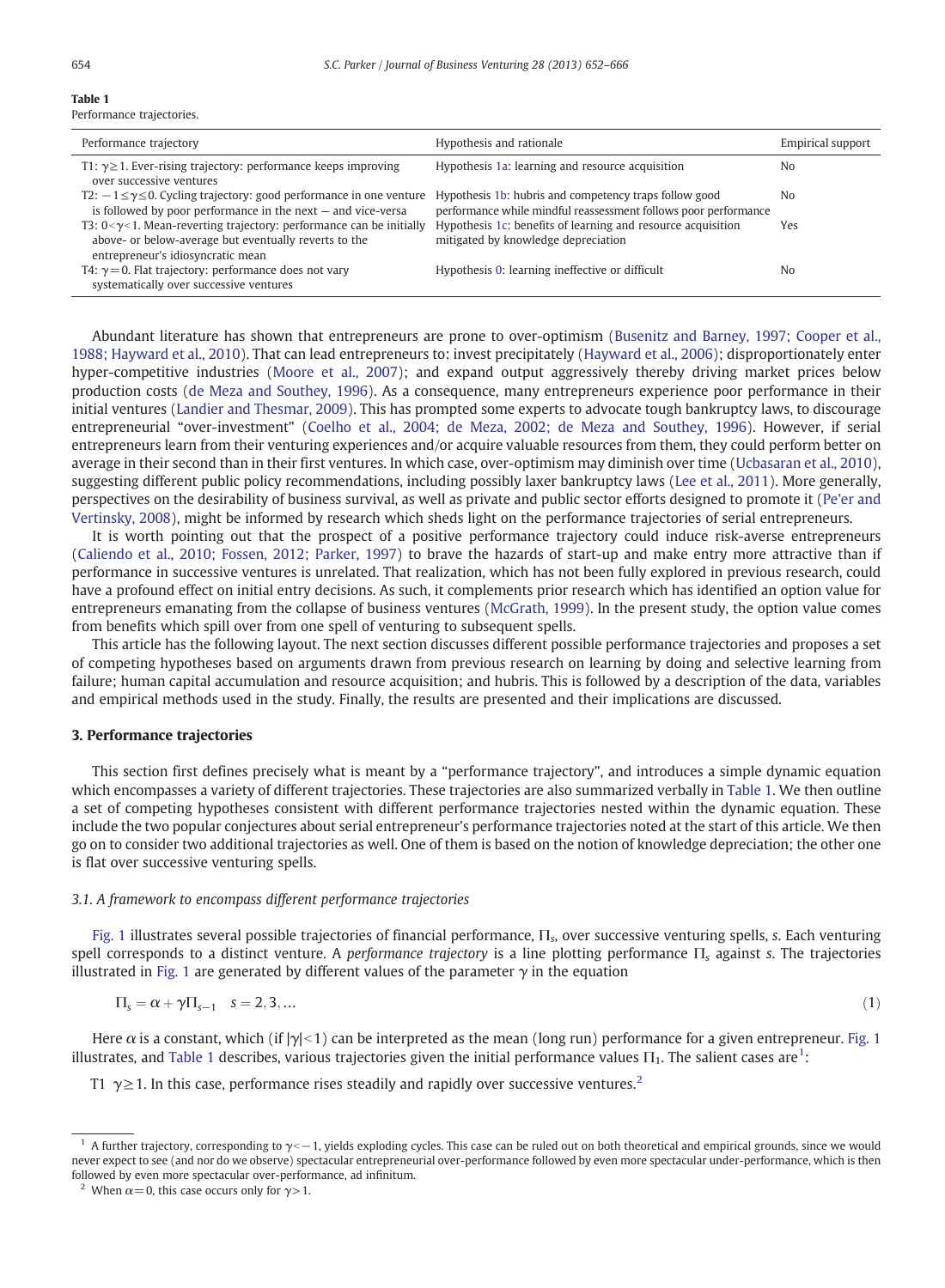<span id="page-3-0"></span>

Fig. 1. Performance trajectories.

- T2  $-1 \le y$ <0. In this case, "good" (i.e. above-mean) performance is followed by "bad" (i.e. below mean) performance and vice-versa; performance cycles around α.
- T3 0< $\gamma$ <1. In this case, performance remains above (if  $\Pi_1>\alpha$ ) or below (if  $\Pi_1<\alpha$ ) the mean  $\alpha$  over successive ventures, but eventually converges towards it. $3$
- T4  $\gamma$  = 0. In this case, performance is flat, taking the value  $\alpha$  in all ventures.

Trajectory T1 represents one popular view of serial entrepreneurial performance, which is taken to improve progressively over successive ventures. Trajectory T2 in contrast represents the alternative popular view, in which good performance follows bad performance and vice-versa. The remainder of this section states a set of competing hypotheses which gives rise to each of T1 through T4.

#### 3.2. Competing hypotheses about serial entrepreneurs' performance trajectories

First consider T4: flat trajectories. This possibility can arise for at least three reasons. First, entrepreneurs simply might not derive any durable benefits from their venturing experience. For instance, there may be little to learn if entrepreneurs' ventures are simple and/or similar to their previous ones ([Weick et al., 1999\)](#page-14-0). Alternatively, experience may be a poor teacher if spells in entrepreneurship yield only small and ambiguous samples of data [\(Lampel et al., 2009; March et al., 1991\)](#page-13-0).

A second reason for flat trajectories is grounded in cognitive limitations which constrain entrepreneurs' abilities to learn. Learning is intrinsically difficult, even for smart people [\(Levinthal and March, 1993\)](#page-13-0). This consideration may be especially relevant in the case of serial entrepreneurs, since the deep causes of venture performance, especially under-performance, are often heterogeneous and hard to unravel ([Haunschild and Sullivan, 2002\)](#page-13-0). Third, learning can also be hampered by the inappropriate use by entrepreneurs of cognitive heuristics which can engender cognitive and behavioral ruts ([Rerup, 2005\)](#page-14-0). Overconfidence [\(Cooper et al., 1988; Vancouver et al., 2002](#page-13-0)) may only serve to restrict learning further. Hence we propose as an initial "null hypothesis":

Hypothesis 0. The trajectory of serial entrepreneurs' performances over successive ventures is flat (i.e. follows T4).

Yet other scholars have argued that entrepreneurial learning helps entrepreneurs develop their skills and knowledge, and so enhances their future performance ([Cope, 2005; Rae and Carswell, 2000\)](#page-13-0). Entrepreneurs receive feedback from the market as they set up and establish their ventures [\(Jovanovic, 1982; Minniti and Bygrave, 2001; Parker, 2006](#page-13-0)). Their ability to reflect and act upon this feedback determines how much learning they perform ([Alvarez and Parker, 2009; Nystrom and Starbuck, 1984\)](#page-12-0). Entrepreneurs learn how to: recognize new venture opportunities [\(Alsos et al., 2006; Baron and Ensley, 2006; Ucbasaran et al.,](#page-12-0) [2009](#page-12-0)); spot effective managerial practices; and develop reputations and network relationships with suppliers and financiers [\(Cope, 2011; Gompers et al., 2010; Politis, 2005, 2008; Stuart and Abetti, 1990; Westhead et al., 2005; Wright et al., 1997\)](#page-13-0). Learning can also strengthen entrepreneurs' abilities to process and respond to complex information, for example by matching information to appropriate actions ([Lord and Maher, 1990\)](#page-13-0); stimulating creativity [\(Amabile, 1997\)](#page-12-0); and generating fast and effective heuristics [\(Ucbasaran et al., 2008](#page-14-0)).

Of course, learning that augments personal knowledge and skills is not the only reason why performance improvements gained in one venture may spill over into future ones. Entrepreneurs can also derive long-term benefits from other resources acquired during the venturing process, including social, human and financial capital [\(Davidsson and Honig, 2003; Gompers et al.,](#page-13-0) [2010](#page-13-0)). In general, performance in one venture can provide resources for future ventures, especially if performance is associated with success ([Hayward et al., 2010](#page-13-0)). Human capital, social capital and financial capital are all valuable, rare, inimitable and

<sup>&</sup>lt;sup>3</sup> An exception to this outcome occurs in a special case where  $0<\gamma = 1-(\alpha/\Pi_1)<1$ . Then  $\Pi_2=\Pi_1$ , i.e. the performance trajectory is flat. An anonymous reviewer has suggested an interpretation for this whereby benefits from past performance are exactly offset by depreciation of those benefits.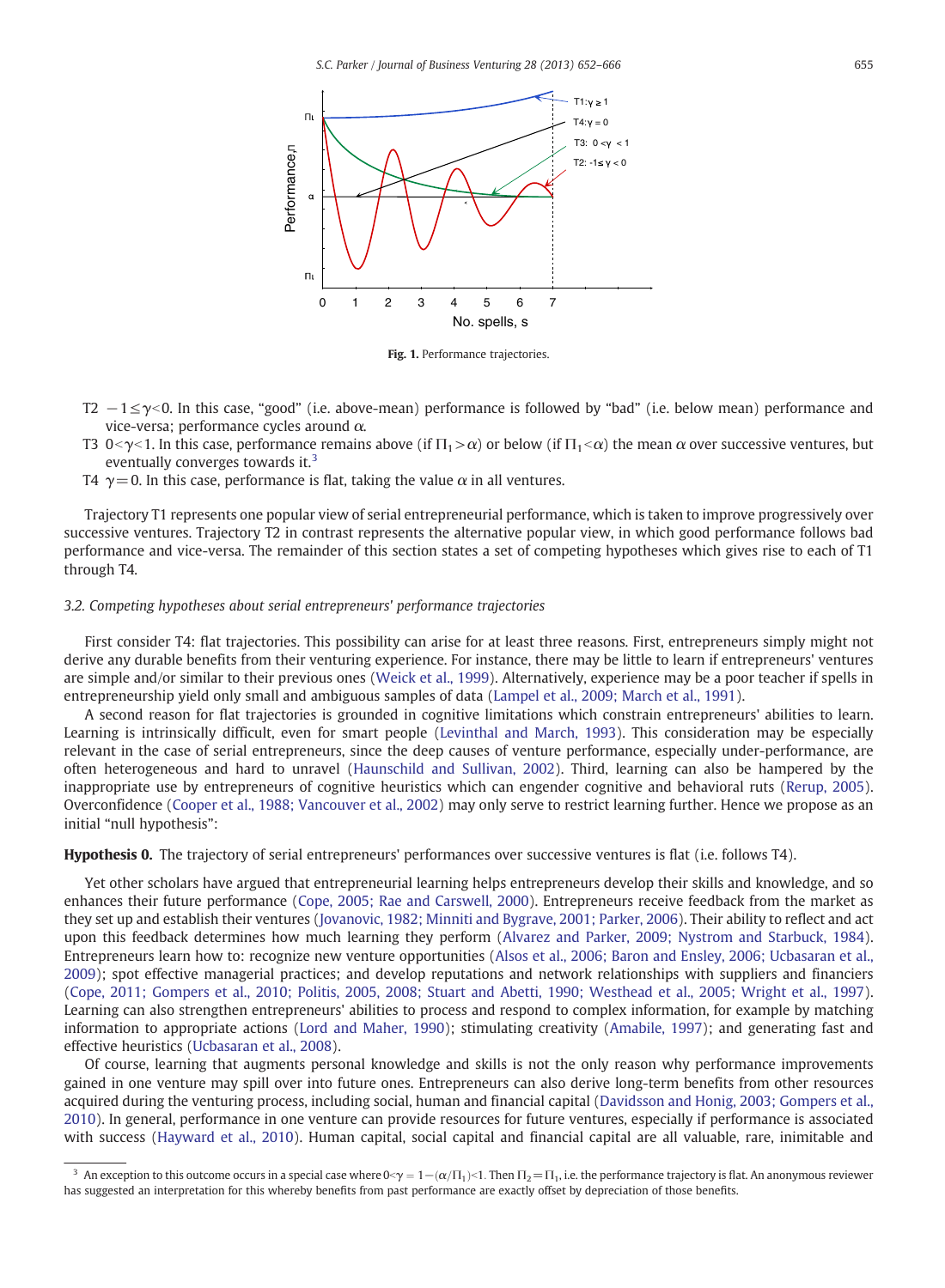<span id="page-4-0"></span>non-substitutable resources which, according to the resource-based view, are associated with superior venture performance ([Barney, 1991](#page-12-0)).

An important issue here is the durability of performance-related benefits in serial entrepreneurship. To the extent that they are durable, benefits which increase performance in one venture are likely to enhance performance in future ventures as well. For example, if entrepreneurs retain and accumulate successful practices acquired through learning ([Cope, 2011; March, 1991; Sitkin,](#page-13-0) [1992](#page-13-0)) one might expect to observe trajectory T1: ever-increasing performance over successive ventures.

Hypothesis 1a. The trajectory of serial entrepreneurs' performances over successive ventures is steadily and monotonically increasing (i.e. follows T1).

Trajectory T2 is associated with the second popular view, which states that entrepreneurs under-perform before over-performing ([McGrath, 1999; Politis, 2008; Sitkin, 1992](#page-13-0)) — while at the same time over-performance contains the seeds of future under-performance ([March, 1991; Rerup, 2005](#page-13-0)). Together, these differential responses to high and low performances imply a "cycling" pattern of over-performance followed by under-performance, which in turn is followed by over-performance, etc. — see T2 in [Fig. 1](#page-3-0). These can be stable cycles,  $\gamma = -1$ : individuals never learn that they over-react to high and low performances. If in contrast individuals over-react but become aware that they are over-reacting, then γ>−1: cycles moderate and eventually disappear as individual awareness of over-reactions becomes complete.

The arguments supporting cycling trajectories rest on two key assumptions. First, the external market environment is assumed to change in ways that make strategies and behaviors used in previous ventures ineffective or even harmful when applied to new ventures, resulting in costly errors ([Wright et al., 1997\)](#page-14-0). Second, entrepreneurs are supposed to understand and correct these errors after they perform badly, but not after they perform well. That is, after under-performing, entrepreneurs are assumed to mindfully reassess their mental models and behaviors, leading them to abandon ineffective routines, and implement more appropriate strategies [\(Kim et al., 2009; Rerup, 2005; Shepherd et al., 2009](#page-13-0)). Under-performance serves as an instrument to learn "what works and doesn't work" ([Sarasvathy and Menon, 2002:](#page-14-0) 9) and to build resilience for future venturing efforts ([Hayward et al., 2010](#page-13-0)). But after they perform well, in contrast, entrepreneurs are assumed to behave very differently, being prey to "competency traps" [\(March, 1991\)](#page-13-0) or "hubris" [\(Hayward et al., 2006; Simon et al., 2000\)](#page-13-0). Entrepreneurs stuck in competency traps feel no need to modify their outlook and erroneously persist with strategies which have lost their relevance. Likewise, hubris implies that success in one venture can lead entrepreneurs to place too much faith in their prior actions and to over-estimate their abilities ([Sitkin, 1992\)](#page-14-0). They can then end up doing too little learning and possibly taking excessive risks, leading to poor performance in subsequent ventures [\(Hayward et al., 2006; Vancouver et al., 2002\)](#page-13-0). We summarize these arguments in a second, competing hypothesis:

Hypothesis 1b. The trajectory of serial entrepreneurs' performances over successive ventures exhibits a cycling pattern (i.e. follows T2).

While it cannot be denied that entrepreneurs sometimes fall into competency traps and are subject to hubris, the second assumption supporting the cycling trajectory seems questionable for at least two reasons. First, in contrast to the assumption that entrepreneurs only learn effectively after they have under-performed and rebound to achieve superior performance, several strands of the entrepreneurship literature suggest that the after-effects of poor venture performance might be negative rather than positive. Under-performance can reduce favorable affective states [\(Hayward et al., 2010; Shepherd, 2003\)](#page-13-0) and engender a social stigma, retarding access to capital ([Cardon et al., 2011; Landier, 2006](#page-13-0)). These outcomes can interfere with serial entrepreneurs' ability to learn from adverse events ([Baurnard and Starbuck, 2005; Cope, 2011\)](#page-13-0). For instance, to protect themselves from damaged self-esteem, entrepreneurs may attribute poor performance to external causes ([Parker, 2009b;](#page-14-0) [Zuckerman, 1979](#page-14-0)). The danger then is that they do not learn at all, resulting in under-performance which is perpetuated across ventures. These reasons suggest that bad rather than good performance will likely follow an unsuccessful venture spell. But this is inconsistent with a cycling performance trajectory.

Second, the arguments underpinning the cycling trajectory assume that serial entrepreneurs are selective learners, drawing correct lessons from bad experiences but not from good ones. Yet evidence from the psychology literature suggests that individuals, while possessing heterogeneous cognitive and learning abilities [\(Hunter, 1986; Schmidt and Hunter, 2004\)](#page-13-0) exhibit relatively stable patterns of learning over time [\(Murphy, 1989; Salthouse, 2011\)](#page-13-0). In particular, individuals' learning abilities are shaped less by transient performance outcomes than by innate and deep-rooted factors such as age and socio-economic status ([Fozard and Nuttall, 1971](#page-13-0)). Adapted to the case of entrepreneurship, this implies that serial entrepreneurs with limited learning abilities are likely to follow one spell of poor performance with another spell of poor performance, while serial entrepreneurs with high learning abilities are likely to follow one spell of good performance with another spell of good performance. But again, this is inconsistent with a cycling performance trajectory.

It is also possible to take issue with an important assumption underlying the steadily and monotonically increasing performance trajectory — namely that, once acquired, resources remain available and applicable to entrepreneurs indefinitely. Instead, it may seem more plausible that skills and knowledge depreciate over time. The reason for believing that depreciation might be relevant comes from a well-established literature on this issue in labor economics. Thus, [Mincer and Ofek \(1982\)](#page-13-0) famously established that interrupted work careers among American women entail substantial wage reductions upon their re-entry to the labor market — implying depreciation in their human capital stocks. A substantial body of subsequent research has confirmed that human capital depreciates with time spent away from the workplace (e.g. [Albrecht et al., 1999; Neuman and](#page-12-0)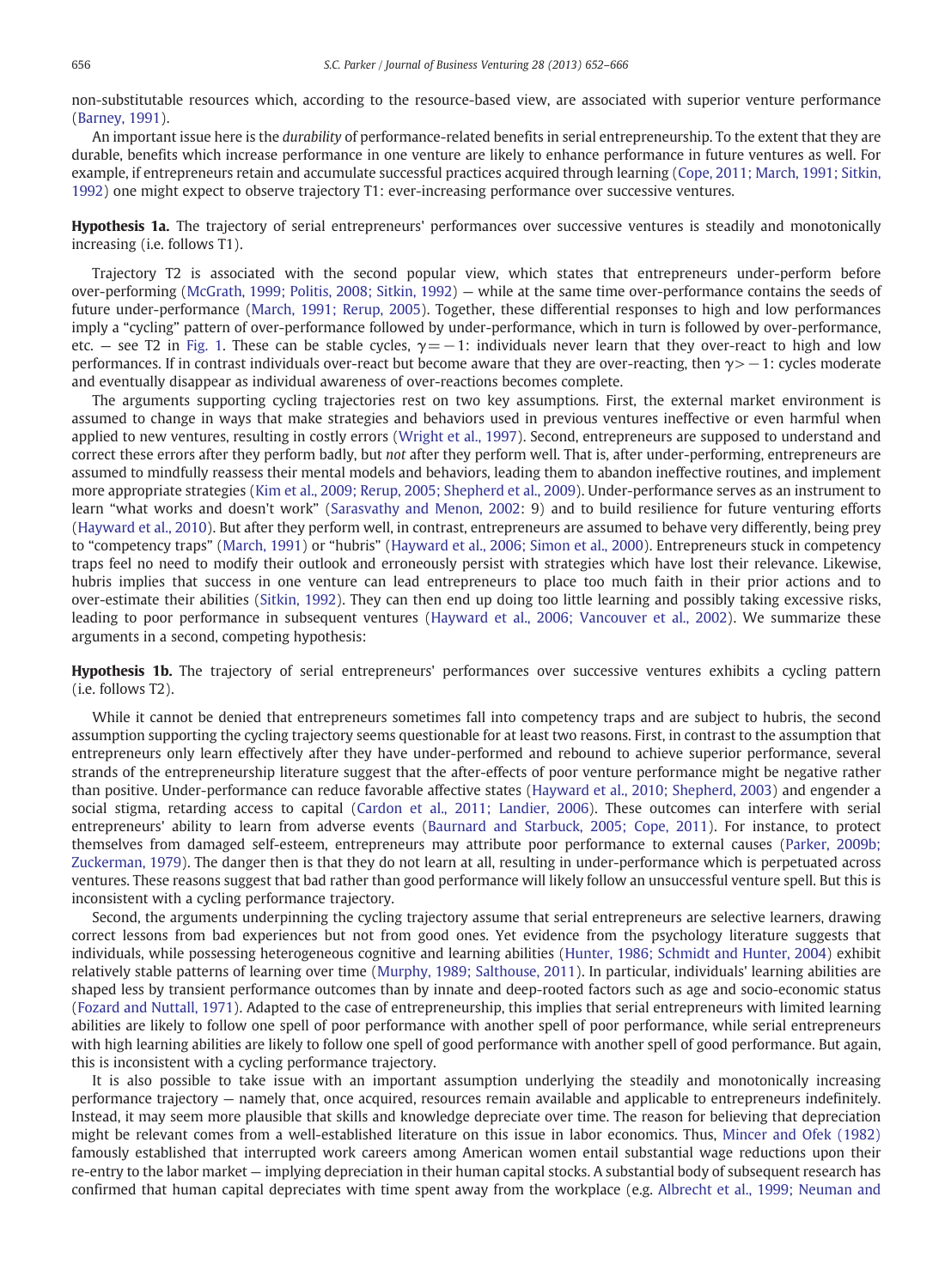<span id="page-5-0"></span>[Weiss, 1995](#page-12-0)). And research in psychology has established that the interruption of tasks is associated with forgetting, leading to worse performance later on [\(Argote et al., 1990](#page-12-0)).

We believe that an analogous state of affairs is likely to hold in the context of serial entrepreneurship. If so, knowledge and skills acquired in one venture, while remaining of some value, gradually become less applicable as circumstances change. That is, only a fraction of the human capital acquired in one venture may remain applicable in subsequent ones. Furthermore, learning opportunities and social capital (e.g. networks and relationships) can be lost when the parties involved in a venture are disbanded [\(Rerup, 2005\)](#page-14-0). This type of depreciation may be especially pertinent in a research design such as the one adopted in this paper, where serial entrepreneurship is operationalized as discrete spells of venturing with gaps between them. These arguments all suggest that venturing has positive but temporary effects on future performance which die away over time — consistent with a positive but depreciating trajectory (T3) rather than a steadily increasing (T1) or cycling (T2) trajectory.<sup>4</sup> Hence we propose the final competing hypothesis:

Hypothesis 1c. The trajectory of serial entrepreneurs' performances over successive ventures involves positive benefits which depreciate over time (i.e. follows T3).

#### 4. Data and methods

### 4.1. Data

The data sample is drawn from the US Panel Study of Income Dynamics (PSID), the longest-running longitudinal survey in the world. The PSID comprises a representative sample of American families. For every year since 1968 (and every two years since 1997), the PSID has contacted between 4800 and over 7000 families, interviewing and re-interviewing respondents whether or not they were living in the same dwelling or with the same people. Data are compiled for the primary adults (males in 93% of cases) heading the family unit, known as "household heads": the data analysis below focuses on this group. Weights are available (and were used in the analysis below) to ensure that the sample is nationally representative.

The PSID collects detailed data on incomes, sources of incomes, employment, work hours and family structure, and a host of socio-demographic variables. Importantly for the analysis that follows, the PSID contains detailed information about financial performance, employment status and industry codes in every year over 1968–92. Unfortunately, income responses are only collected biennially after 1992, so our sample period runs over 1968–92. Hence the sample is somewhat dated, and may not accurately reflect current venturing opportunities — for example if labor force participation patterns have changed, and technological progress has rendered the exploitation of opportunities easier over time.

It should be acknowledged straightaway that the PSID data were not collected with the intention of analyzing entrepreneurship. Primarily, the dataset is used to analyze economic, health and social issues in the United States; many studies have used it to study the aspects of labor markets. Hence the dataset is very limited in the number of entrepreneurship constructs it contains. For instance, it has little or no data on psychological or cognitive attributes; the process of entrepreneurship; reasons for firm closure; or firm or product information. It also lacks data on sources of venture finance, including venture capital; and it under-samples the very wealthiest entrepreneurs ([Hurst and Lusardi, 2004](#page-13-0)). This imposes some limits on the richness of the analysis we can conduct, as well as the generalizability of our findings. On the other hand, the PSID has the key advantage of containing a long span of longitudinal data, including unrivaled information about incomes measured on a consistent and non-retrospective basis. Indeed, the data are extensive enough to include many serial entrepreneurs with long gaps between spells. In contrast, most previous studies of serial entrepreneurship have relied on special cross-section "one-off" samples, which limit the kind of dynamic analysis of interest here [\(Ucbasaran et al., 2008](#page-14-0)).

To focus our attention on active adult entrepreneurs, the sample was restricted to household heads over 21 years of age, who worked a positive number of hours. There were 8484 such cases. Following the classification of [Ucbasaran et al. \(2008,](#page-14-0) Table 7.1), the empirical analysis focuses on a particular class of serial entrepreneurs, referred to as "serial self-employed". [Ucbasaran et al.](#page-14-0) [\(2008\)](#page-14-0) identify serial self-employment as a particular category of serial entrepreneurship. Unlike the other categories of serial entrepreneurship they identify (namely serial founders, serial spin-out entrepreneurs, serial acquirers and serial corporate entrepreneurs), serial self-employment matches closely the theoretical discussion that follows as well as the sample data to hand. Self-employment corresponds to the Knightian concept of risk-taking and profit-seeking activity ([Kihlstrom and Laffont, 1979\)](#page-13-0). It has been extensively used in prior research on novice ([Parker, 2009a](#page-14-0)) and serial entrepreneurship (e.g. [Flores-Romero, 2006](#page-13-0)). It is closely related to the concept of business ownership — a long-standing entrepreneurial construct [\(Hawley, 1907\)](#page-13-0) which also happens to be a commonly used measure in the empirical habitual entrepreneurship literature [\(Ucbasaran et al., 2008](#page-14-0)).<sup>5</sup>

<sup>&</sup>lt;sup>4</sup> [Fig. 1](#page-3-0) illustrates the case of T3 with Π<sub>1</sub> > α. Note that if Π<sub>1</sub> < α, then positive benefits in this case lift performance in future spells; but these benefits decay too fast for performance to reach  $\alpha$  immediately. Hence performance converges gradually to  $\alpha$  from below in this case.

<sup>5</sup> Self-employment status and incomes are observed in the PSID on a consistent and continuous basis over 1968–92. In contrast, data on the alternative definition of business ownership are not available in all years in the PSID and are framed at the family rather than the individual level — thereby including businesses run by other family members (who may, moreover, have only a passive investment interest). According to a one-off question about individual business ownership in 1993, over one-eighth of recorded family businesses are not owned by the household head. For all these reasons business ownership data were felt to be unsuitable for analyzing serial entrepreneurship.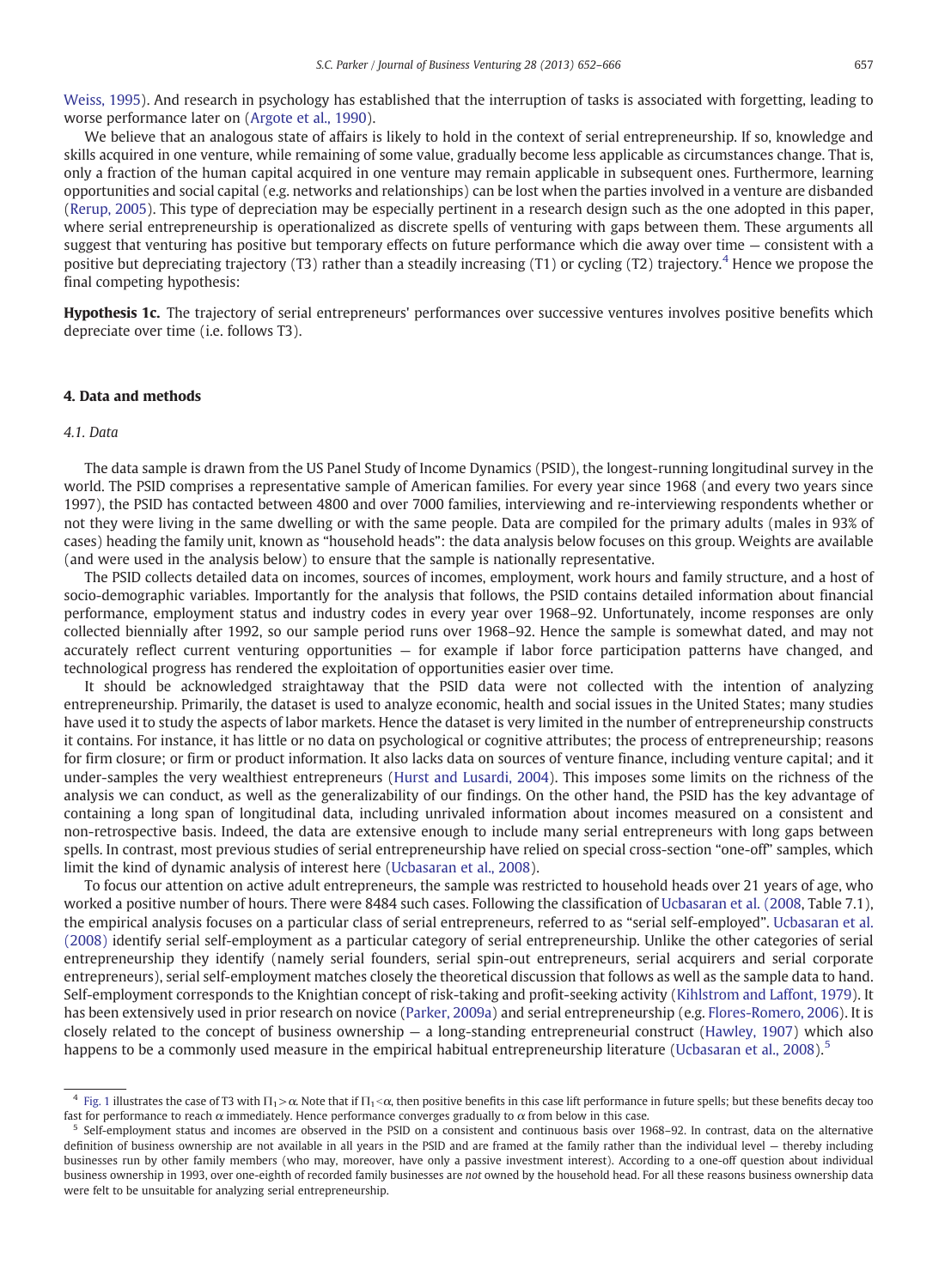In this study, a venturing spell (hereafter, simply "spell") is defined as a continuous period during which the respondent declared themselves to be engaged in self-employment and no other form of income-generating activity. A spell is broken when a respondent switches into partial or full paid employment, unemployment, inactivity or retirement: each spell is associated with exactly one entrepreneurial event.<sup>6</sup> Spells were identified after hand-constructing full observed work histories for every case in the sample. The PSID does not contain information about why entrepreneurs terminate spells, though prior research suggests that most terminations are voluntary quits rather than involuntary bankruptcies ([Bates, 2005; Taylor, 1999\)](#page-13-0). The focus of the analysis below is on performance of successive ventures irrespective of the reasons for venture closures.

The full sample, which includes members of incorporated and unincorporated businesses, comprises 707 entrepreneurs. Of these, 226 had two or more spells, while 86 had three or more spells in entrepreneurship. Hence serial entrepreneurs constitute a minority of entrepreneurs, who are themselves a minority of the working population. Yet we have good reasons to believe that their economic impact is disproportionate to their number [\(MacMillan, 1986](#page-13-0)).

[Table 2](#page-7-0) lists the frequencies of different numbers of spells as well as the average length of spells, measured in years. [Table 2](#page-7-0) shows that the distribution of the number of spells is heavily skewed with a mode of one, indicating that serials constitute the minority of entrepreneurs. The proportion of entrepreneurs with two or more spells is 32%, which is broadly in line with other studies (e.g. [Westhead and Wright, 1998\)](#page-14-0). The proportion with three or more spells is lower, at 12%. [Table 2](#page-7-0) also shows that the average length of spells shortens the more spells an entrepreneur has, which is perhaps not surprising given the fixed length of the panel.

To shed further light on the composition of the sample, data on whether respondents were unemployed just prior to their most recent venturing spell can be used to explore whether the serial entrepreneurs in the sample are predominantly "necessity" entrepreneurs. If they are, there should be a significant positive relationship between prior unemployment and the tendency to be a serial entrepreneur. In fact, in estimations of a simple probit model of serial entrepreneurial status, the unemployment variable entered with a coefficient which was negative and insignificant ( $\beta = -0.23$ , st. err. = 0.15, p = 0.12). This suggests that the sample is not dominated by necessity entrepreneurs.

The unit of analysis in this study is individual entrepreneurial spells. Note that the earlier theoretical analysis referred to performance trajectories defined over multiple spells. In this context, two spells are probably too few to be consistent with the notion of performance trajectories, while [Table 2](#page-7-0) suggests that spell numbers in excess of three cut down the sample too stringently. Hence the primary empirical analysis below is restricted to serial entrepreneurs who have reported experiencing three or more distinct spells of self-employment. As [Ucbasaran et al. \(2008,](#page-14-0) 416) argue, focusing on serial entrepreneurs with three or more spells has the additional advantage of removing exceptionally "lucky" or "noisy" cases from the analysis. In fact, checks of the data showed that serial entrepreneurs with three or more venturing spells do not differ significantly in terms of their individual characteristics from serial entrepreneurs with only two spells. For example, none of the age, education, family size, house prices, profits, part-time status or previous unemployment experience differs significantly between these two groups.

#### 4.2. Measures

#### 4.2.1. Dependent and lagged dependent variables

Financial performance in a spell of serial entrepreneurship, Πs, is measured as the logarithm of hourly business profits averaged over that spell. In each year, profits are defined in the PSID as the labor part of the household head's total business and farm income from the previous year. The consumer price index (CPI) was then used to express these incomes in constant 1985 dollars. After matching income data to the previous year's observations, total profits were measured in every year of each spell before being divided by the entrepreneur's (self-reported) total annual work hours. Hourly profit is the preferred measure of performance because it is a cleaner indicator of productivity than annual profits. The latter is sensitive to the work hours of respondents, which are known to decline with age both in this and other samples of the self-employed (e.g. [Fuchs, 1982\)](#page-13-0). Unlike an hourly measure, an annual measure confounds productivity with labor–leisure trade-off choices. An annual performance measure would induce a downward bias in the estimate of  $\gamma$  (since  $\Pi_s$  would then decrease in s), so the hourly measure is preferred. Next, hourly profits were averaged over each spell. Averaging over a spell reduces the influence of idiosyncratic shocks, generating a more stable measure of venture performance (i.e. one which is less prone to the influence of chance). Although non-positive profits were observed in a few individual years in the sample, averaging over multiple years resulted in positive spell-average hourly profits being observed for all cases. Finally, the logarithm of spell-average performance was taken to obtain Π. As well as correcting for skewness, a log transformation factors out any tendency to under-report incomes in the data.<sup>7</sup>

 $6$  Although it is possible that individuals found and run more than one distinct business sequentially within a spell, cross-checking with data on industry codes suggest that this may affect at most a small minority (no more than 3%) of respondents. Even then, industry miscoding can account for these cases; and all of the empirical analyses reported below were robust to excluding them. Years where serials mixed paid employment with self-employment ("work mixing") were also excluded, as were observations where gaps between spells involved work mixing and no change in industry code. Including cases where such mixing occurred (60 cases) did not change the results.

For example, if true profits Π are under-reported by a factor of 0<k<1 (where k may vary from person to person: [Feldman and Slemrod, 2007](#page-13-0)), then measured profits are kΠ. Taking logs yields measured log profits as log(k) +log(Π). Hence the under-reporting factor gets washed into the (person-specific) intercept term, which is then differenced away in the estimation (see [Section 4.3](#page-10-0)). The results below are therefore robust to income under-reporting bias (and to systematic work-hours under-reporting). See [Ajayi-obe and Parker \(2005\)](#page-12-0) for further details.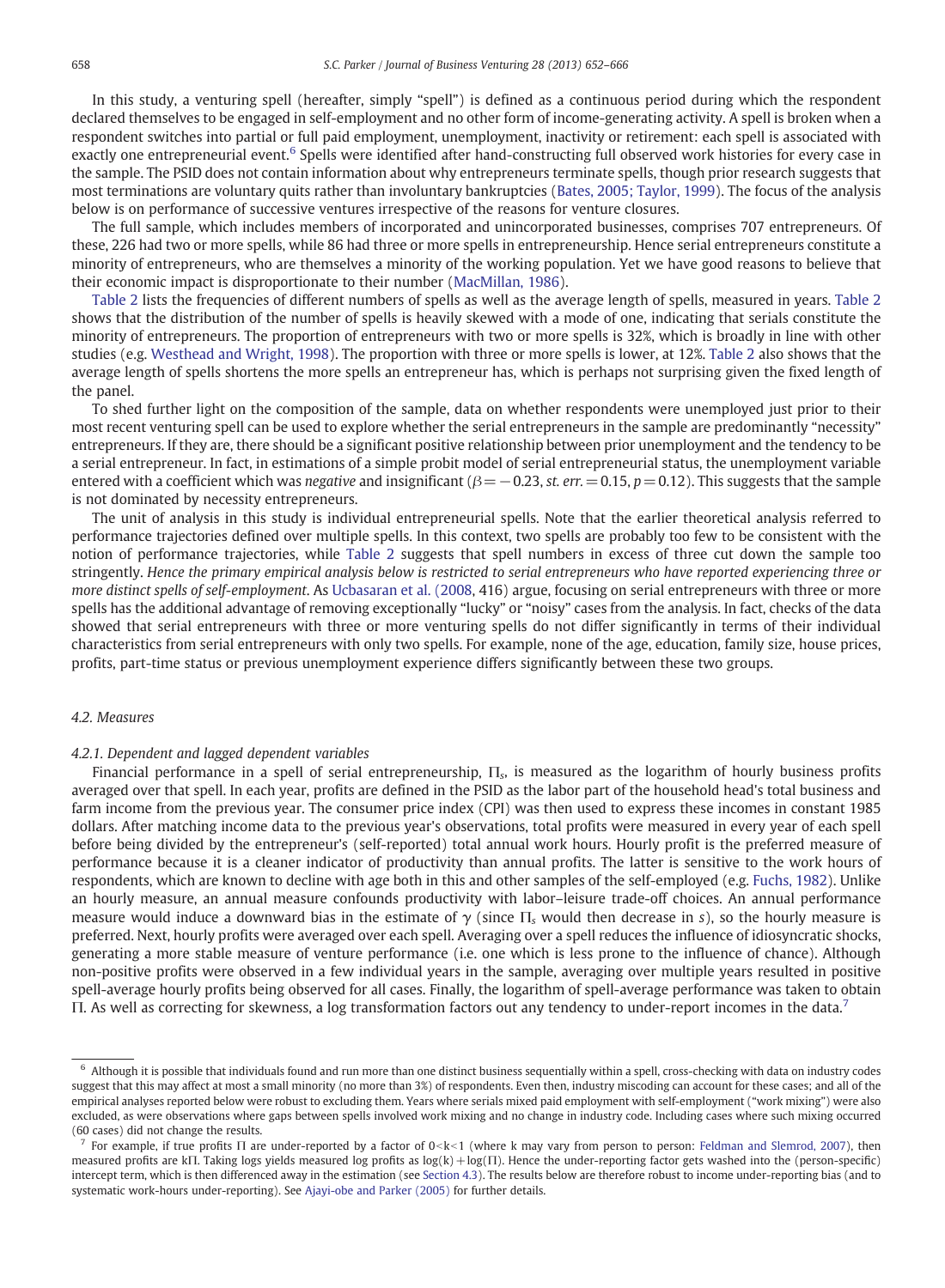<span id="page-7-0"></span>

| <b>Table 2</b>                       |  |
|--------------------------------------|--|
| Spell frequencies and spell lengths. |  |

| No. spells, s | Frequency (no. of sample cases) | Average spell length (years) | No. of individual-spell units |
|---------------|---------------------------------|------------------------------|-------------------------------|
|               | 481                             | 4.48                         | 481                           |
|               | 140                             | 4.00                         | 280                           |
|               | 55                              | 2.95                         | 165                           |
|               | 16                              | 2.81                         | 64                            |
|               | ш                               | 2.56                         | 55                            |
|               |                                 | 2.17                         | 24                            |

#### 4.2.2. Control variables

For reasons explained in the next sub-section, only time-varying control variables can be included in the empirical estimation. The time-varying controls used here include age, family size, log house prices, industry dummies and year-of-entry dummies. Age is included to control for possible changes in preferences and capabilities over entrepreneurs' life spans ([Lévesque et al., 2002;](#page-13-0) [Mincer, 1974](#page-13-0)). Family size captures household demographic structures which may also affect the performance of entrepreneurial ventures ([Hundley, 2001](#page-13-0)). For example, supporting a large family may discourage risk taking, leading entrepreneurs to choose more conservative business strategies and hence more modest venturing opportunities ([Watson and Robinson, 2003](#page-14-0)). House prices, which are available in every year of the PSID and are deflated by the CPI, serve as a proxy for wealth (which is reported in only a few waves of PSID). House prices are a potentially good proxy because the majority of most Americans' wealth is held in the form of housing [\(Belsky and Prakken, 2004\)](#page-13-0). This variable has also been used in previous studies of entrepreneurship [\(Hurst and](#page-13-0) [Lusardi, 2004](#page-13-0)). To address concerns about causality, values of this and the other control variables were coded in the year prior to the start of the present spell. Finally, time and industry dummies associated with the start of each spell are also included, to account for the possibility that there are systematic differences in entrepreneurial performance which vary across industry and over time. All estimations utilize weights to make the data nationally representative.

Several time-invariant control variables were also available for some additional analysis, as will be explained below. These include years of education, whether the individual had a postgraduate education and whether they were retired. [Table 3](#page-8-0) presents descriptive statistics about the sample of serial entrepreneurs. These statistics are broadly consistent with previous studies of the US self-employed in terms of industry concentration, age, education and part time status [\(Parker, 2009a](#page-14-0)). Correlation coefficients are generally modest; no signs of collinearity were detected in the econometric analysis.

#### 4.3. Methods

The following dynamic panel data (DPD) regression model is used to estimate performance trajectories:

$$
\Pi_{i,s} = \alpha_i + \gamma \Pi_{i,s-1} + \beta X_{i,s} + \varepsilon_{is}.\tag{2}
$$

Here the index i denotes a serial entrepreneur with multiple spells and s is an integer denoting the spell number;  $\varepsilon_{i,s}$  is a random error term. As noted above,  $\Pi_{is}$  is the log average financial performance of *i* in spell s.  $X_{is}$  are the time-varying control variables described above. As discussed in [Section 3.1,](#page-2-0)  $\alpha_i$  captures i's "long run" performance in entrepreneurship, while  $\gamma$ determines the type of serial entrepreneur performance trajectory over successive ventures.

Eq. (2) is estimated using DPD econometric methods. Ordinary least squares and fixed effects (FE) estimators are known to be biased and inconsistent when a lagged dependent variable is present ([Bond, 2002\)](#page-13-0). A consistent alternative estimator is the [Anderson and Hsiao \(1981\)](#page-12-0) instrumental variable (IV) estimator. This estimator (i) differences both sides of Eq. (2) to remove the unobserved fixed effect  $\alpha_i$  (where differencing is performed over spells rather than years) and (ii) instruments the differenced lagged value of performance on the right-hand side by its two-spell-ago value in levels ([Anderson and Hsiao, 1981](#page-12-0)). As is well known in panel data estimation, an implication of the differencing (i) is that any time-invariant variables (e.g. years of education) are not identified and cannot enter the vector  $X_{i,s}$ ; only time-varying variables can be included. An implication of the instrumentation (ii) is that Eq.  $(2)$  can be estimated only for serial entrepreneurs with three or more entrepreneurial spells  $$ which is of course consistent with our definition of entrepreneurship above.<sup>8</sup> All estimations use White's correction for heteroscedasticity to generate robust standard errors. We also checked whether the results are affected by weighting the regressions using the length of the current spell, to reduce the impact of very short spells; this made no difference to the results (available on request).

<sup>&</sup>lt;sup>8</sup> Another consistent estimator, by [Arrelano and Bond \(1991\),](#page-12-0) is more demanding of the data, requiring at least four spells in entrepreneurship. There are insufficient data in the sample to implement this estimator in LIMDEP 8.0, despite the potential gains in efficiency it entails.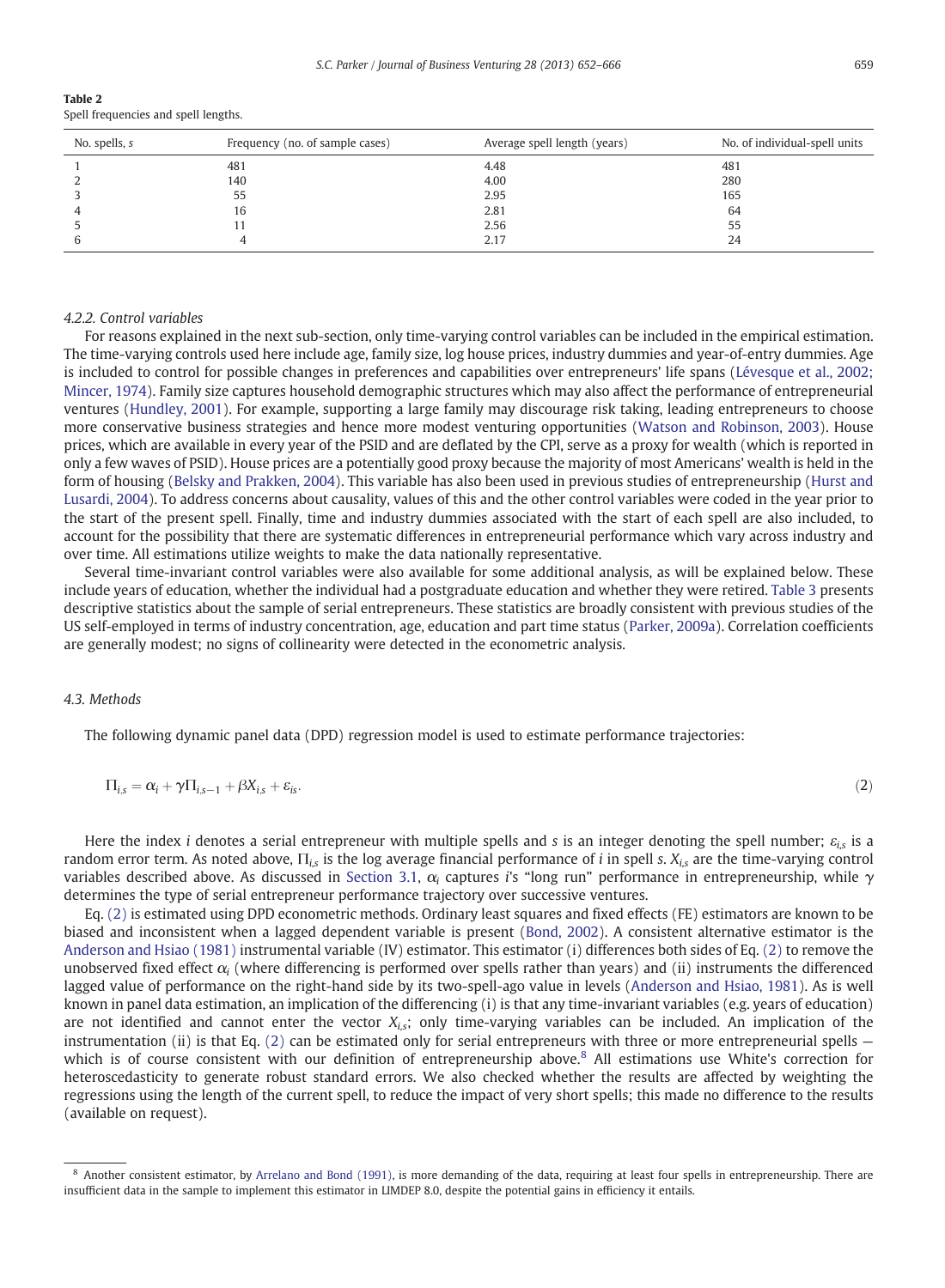<span id="page-8-0"></span>

| Table 3                                      |  |  |
|----------------------------------------------|--|--|
| Means, standard deviations and correlations. |  |  |

|                           | Mean S.D. |       | -1.        | 2.                   | 3.         | 4.          | 5.                   | 6.                   | 7.                   | 8.                   | 9.                   | 10.        |
|---------------------------|-----------|-------|------------|----------------------|------------|-------------|----------------------|----------------------|----------------------|----------------------|----------------------|------------|
| 1. Performance, $\Pi$     | 2.26      | 0.83  |            |                      |            |             |                      |                      |                      |                      |                      |            |
| 2. Prev. spell length     | 2.19      | 1.90  | 0.02       |                      |            |             |                      |                      |                      |                      |                      |            |
| 3. Part-time              | 0.12      | 0.33  | $-0.07$    | 0.04                 |            |             |                      |                      |                      |                      |                      |            |
| 4. Un. just before spell  | 0.17      | 0.38  | $-0.12^*$  | $0.14*$              | $0.34***$  |             |                      |                      |                      |                      |                      |            |
| 5. Age                    | 43.75     | 14.55 | $-0.07$    | $0.19***$            | $0.46***$  | $0.41***$   |                      |                      |                      |                      |                      |            |
| 6. Retired                | 0.11      | 0.31  | $-0.07$    | 0.08                 | $0.45***$  | $0.54***$   | $0.66***$            |                      |                      |                      |                      |            |
| 7. Years of schooling     | 13.19     | 2.78  | $0.41***$  | $-0.11$ <sup>*</sup> | $-0.22***$ | $-0.17***$  | $-0.35***$           | $-0.31***$           |                      |                      |                      |            |
| 8. Postgraduate           | 0.11      | 0.32  | $0.29***$  | $-0.03$              | 0.00       | $-0.02$     | 0.02                 | 0.01                 | $0.36***$            |                      |                      |            |
| 9. Family size            | 3.32      | 1.73  | $0.17***$  | $-0.16***$           | $-0.19***$ | $-0.28***$  | $-0.23***$           | $-0.29***$           | 0.06                 | $-0.02$              |                      |            |
| 10. Log $1 +$ house price | 7.45      | 5.20  | $0.28***$  | 0.03                 | 0.02       | 0.01        | $0.38***$            | $0.16***$            | 0.06                 | $0.17***$            | $0.20***$            |            |
| 11. Agriculture           | 0.11      | 0.31  | $-0.22***$ | 0.01                 | 0.02       | 0.07        | $0.11*$              | $0.22***$            | $-0.44***$           | $-0.13*$             | $-0.06$              | $-0.15***$ |
| 12. Manufacturing         | 0.05      | 0.22  | $0.21***$  | $-0.01$              | 0.06       | $-0.02$     | 0.04                 | 0.08                 | 0.06                 | $-0.04$              | $-0.13$ <sup>*</sup> | 0.07       |
| 13. Construction          | 0.15      | 0.36  | $-0.18***$ | 0.04                 | $-0.01$    | $-0.03$     | $-0.11$ <sup>*</sup> | $-0.09+$             | 0.00                 | $-0.13$ <sup>*</sup> | $0.13*$              | $-0.04$    |
| 14. Trade                 | 0.13      | 0.34  | $-0.04$    | 0.08                 | 0.05       | $-0.07$     | $-0.01$              | $-0.10^{+}$          | $-0.03$              | $-0.14$ <sup>*</sup> | $-0.01$              | 0.02       |
| 15. FIR                   | 0.18      | 0.38  | 0.07       | 0.01                 | $-0.06$    | $0.11*$     | $0.13*$              | 0.01                 | $0.13*$              | $-0.08$              | 0.03                 | $0.23***$  |
| 16. Services              | 0.14      | 0.34  | $-0.04$    | 0.08                 | $0.09^{+}$ | $0.11*$     | $-0.01$              | 0.14                 | $-0.14$ <sup>*</sup> | 0.03                 | $-0.23***$           | $-0.14*$   |
| 17. Professional          | 0.19      | 0.39  | $0.22***$  | $-0.12$ <sup>*</sup> | $-0.04$    | $-0.10^{+}$ | $-0.09+$             | $-0.11$ <sup>*</sup> | $0.38***$            | $0.48***$            | 0.04                 | $-0.01$    |

Industry dummies are designed to be exclusive so correlations between them are not reported. Π is the log of hourly spell-average profits (see text). FIR is finance, insurance and real estate. +Denotes significance at 10%;  $*$ significance at 5%;  $**$ significance at 1%; and  $***$ significance at 0.1%.

#### 5. Results

#### 5.1. Performance trajectories

[Table 4](#page-9-0) presents the results of estimating the DPD model [\(2\)](#page-7-0) by IV. The key parameter of interest is the coefficient on  $\Pi_{s-1}$ , i.e. γ. Column 1 estimates a simple version of Eq. [\(2\)](#page-7-0) without any control variables. Column 2 adds the time-varying controls (age, family size and house price); column 3 adds industry dummies; and column 4 adds to all of these time (i.e. year of spell entry) dummies.

The results presented in [Table 4](#page-9-0) reveal positive and significant estimates of γ, which range from 0.38 in specification 1 to 0.29 in specification 4. These estimates are all significantly different from one and zero.<sup>9</sup> This is consistent with the "depreciating" performance trajectory T3, which predicts that performance remains above (or below) the mean performance over successive ventures, but eventually converges towards it. Hence Hypothesis [1c](#page-5-0) is supported, while Hypotheses [1a](#page-4-0) (ever-increasing trajectory) and [1b](#page-4-0) (cycling trajectory) – as well as Hypothesis [0](#page-3-0) (flat trajectory) – are rejected. That is, the data show that high performance in one venturing spell also enhances performance in future venturing spells. However, these  $\gamma$  estimates suggest that benefits from venturing have only temporary effects which eventually die away. That is, in contrast to popular views about serial entrepreneurship, the results support neither the notion of an ever-increasing performance trajectory, nor the alternative notion that good performance is more likely to follow bad performance while bad performance is more likely to follow good performance.

To gauge how rapidly the benefits embodied in previous performance dissipate, one can calculate a "half life" based on the estimate of γ. Because the control variables, industry and time dummies are jointly insignificant, our preferred (most efficient) specification is that of column 1, with a  $\gamma$  estimate of 0.38. The half-life is the time it takes before one-half of the benefits derived from one spell of venturing have been used up. For  $\gamma = 0.38$ , the half-life can be computed as  $\log(0.50) / \log(0.38) = 0.72$ .<sup>10</sup> This means that on average one-half of the benefits derived from a spell s have been exploited 72% of the way through spell  $s + 1$ . The remaining benefits accrue over the rest of spell  $s + 1$  and subsequent venturing spells.

The theoretical arguments for Hypothesis [1c](#page-5-0) rest on the notion of depreciation of human and social capital. If this is true, then serial entrepreneurs with longer gaps between venturing spells should exhibit greater depreciation, i.e. a lower γ. Hence if entrepreneurs with only short gaps between spells are excluded from the sample, one would expect estimates of  $\gamma$  to decrease.<sup>11</sup> Column 1 of [Table 5](#page-9-0) presents the results of re-estimating the preferred (most efficient) specification 1 of [Table 4](#page-9-0) by dropping from the sample all serial entrepreneurs with gaps of at most two years between their spells. In accordance with the notion of depreciation, estimates of  $\gamma$  are indeed observed to fall. As a robustness check, column 2 drops all cases with gaps of at most three years between all pairs of spells. Estimates of  $\gamma$  drop further still and become statistically insignificant.

<sup>&</sup>lt;sup>9</sup> E.g. in column 1, z = 0.38 / 0.10 = 3.80, rejecting H<sub>0</sub>:  $\gamma$  = 0. And z = (1-0.38) / 0.10 = 6.20, rejecting H<sub>0</sub>:  $\gamma$  = 1.

<sup>&</sup>lt;sup>10</sup> Formally, the half-life, S, is calculated as the solution of 1/2 ln  $\Pi_0 = \gamma^S \ln \Pi_0$ , which given  $\gamma = 0.38$  solves S as 0.72.<br><sup>11</sup> This approach is preferable to trying to omit those with long gaps between spells, Hence excluding those with only short gaps is a more clear-cut approach.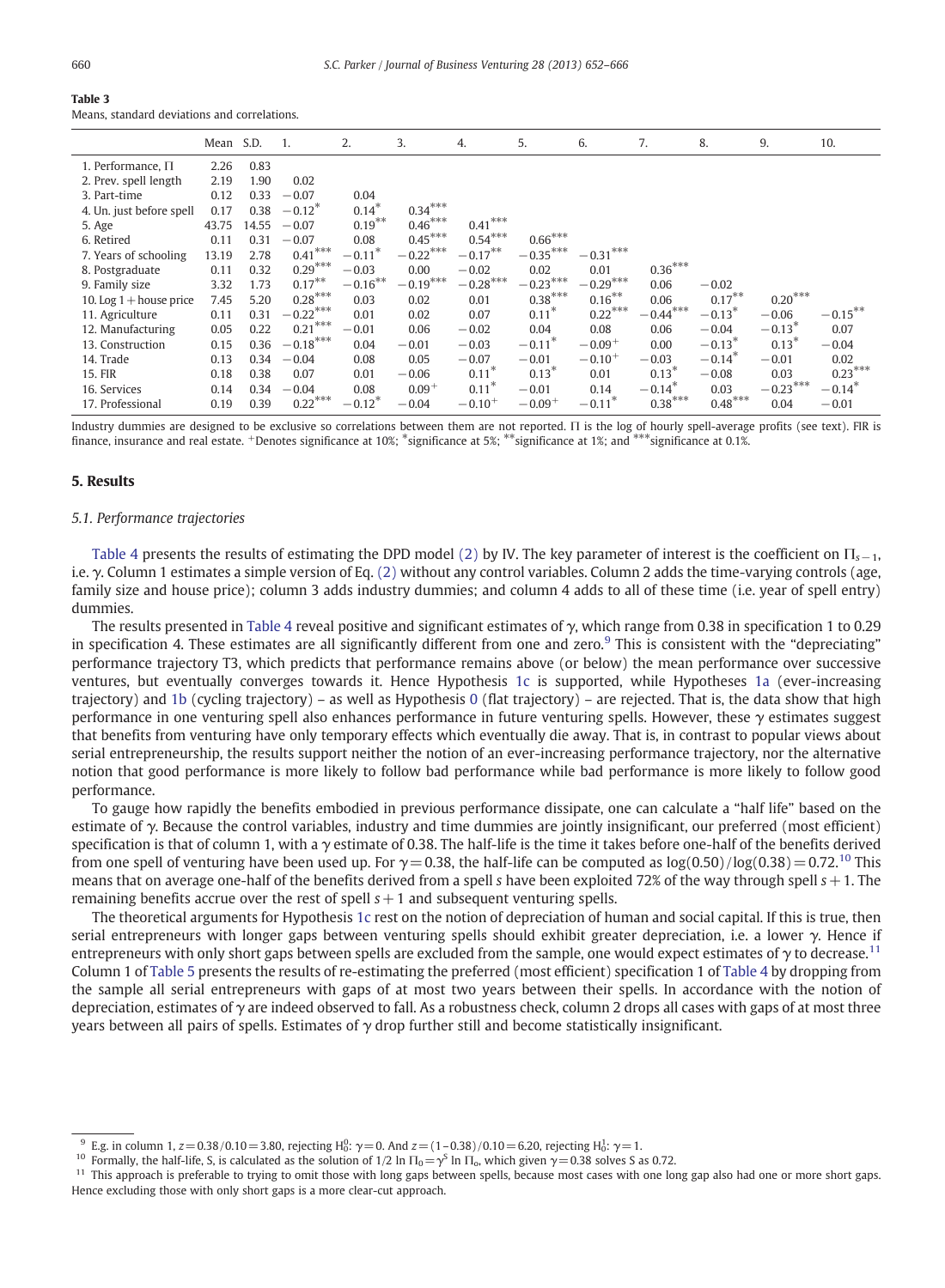<span id="page-9-0"></span>

| Table 4 |                                             |  |
|---------|---------------------------------------------|--|
|         | IV estimation of the DPD performance model. |  |

|                            |                          |                  |                 | 4                             |
|----------------------------|--------------------------|------------------|-----------------|-------------------------------|
| $\Pi_{s-1}$                | $0.38***$<br>(0.10)      | $0.37***$ (0.10) | $0.28***(0.09)$ | $0.29$ <sup>**</sup> $(0.10)$ |
| Age/10                     |                          | $-0.06(0.05)$    | $-0.04(0.05)$   | $-0.02(0.06)$                 |
| Family size                |                          | $-0.01(0.04)$    | $-0.01(0.04)$   | $-0.02(0.04)$                 |
| Log house price            |                          | 0.01(0.01)       | 0.00(0.01)      | 0.00(0.01)                    |
| Industry controls?         | N <sub>0</sub>           | N <sub>0</sub>   | Yes             | Yes                           |
| Time dummies?              | N <sub>0</sub>           | N <sub>0</sub>   | N <sub>0</sub>  | Yes                           |
| N                          | 297                      | 297              | 273             | 273                           |
| Log likelihood (LL)        | $-412.09$                | $-410.24$        | $-351.46$       | $-339.68$                     |
| Change in LL $(\Delta LL)$ | $\overline{\phantom{0}}$ | 1.85             |                 | 11.78                         |
| $p$ value for $\Delta L$   |                          | 0.60             |                 | 0.98                          |

Dependent variable:  $\Pi_s$  (logged, as is  $\Pi_{s-1}$ ). Unit of analysis: individual spells. Robust standard errors are in parentheses. +Indicates significance at 10%;  $*$ indicates significance at 5%;  $**$ indicates significance at 1%;  $**$ indicates significance at 0.1%. N is the sample size.

A total of 24 individual spell observations were lost in columns 3 and 4 owing to some missing observations on the industry sector. Hence ΔLL cannot be calculated in column 3.

#### 5.2. Alternative explanations for the findings

Although the evidence discussed above supports Hypothesis [1c,](#page-5-0) alternative explanations could also account for the patterns seen in the data. We consider two possibilities in what follows. First, if serial entrepreneurs run similar businesses in successive ventures, this alone might be sufficient to induce correlation in  $\Pi_s$  and  $\Pi_{s-1}$ . Second, it is possible that only entrepreneurs who were unusually "lucky" in their first venture might choose to start a second venture; but their performance eventually reverts to the mean [\(Lazear, 2004](#page-13-0)). This could mimic the depreciating trajectory T3 (0< $\gamma$ <1) even though actually  $\gamma$  = 0 (as per T4). That is, our results could merely reflect sample selection of initially lucky serial entrepreneurs.

We test the first possibility by investigating whether serial entrepreneurs who start ventures in different industries to their previous ventures experience different performance trajectories. We test this in two ways. First, we drop from the sample all cases where the current spell of self-employment was practiced in a different industry to the previous spell. The results are presented in column 3 of Table 5. As can be seen, the results hardly change when industry changers are excluded from the analysis. If anything, the estimate of  $\gamma$  drops slightly, but it remains similar to its previous value. Second, we include an interaction term of industry changers and (instrumented)  $\Pi_{s-1}$ , along the lines of [Aiken and West \(1991\).](#page-12-0) Column 4 of Table 5 presents the results: the interaction is statistically insignificant, confirming the results in column 3. Hence it seems that support for Hypothesis [1c](#page-5-0) is not attributable to serial entrepreneurs remaining in the same industry and running a similar venture. Instead, serial entrepreneurs appear to enjoy benefits from venturing which are broadly transferable to new ventures regardless of whether the new venture is in the same or a different industry to the previous one.

We test the second competing explanation by testing whether entrepreneurs who received high average profits from their first venturing spell are disproportionately likely to re-enter entrepreneurship [\(Chen, 2009\)](#page-13-0). This test involves estimating a probit model based on individual-level (not spell-level) data, where the dependent variable is coded as one if an entrepreneur tries a second spell and zero if they do not. [Table 6](#page-10-0) reports the results for four different specifications. Because this model has no fixed effects, additional control variables can be included in [Table 6](#page-10-0). The key explanatory variable is the log spell-average performance in the first spell,  $\Pi_1$ . As can be readily seen, the inclusion of successive controls in columns 2 through 4 quickly renders the effect of the first-spell performance on the likelihood of re-entry small and insignificant. In particular, more educated entrepreneurs are significantly more likely to become serial entrepreneurs [\(Kolvereid and Bullvåg, 1993](#page-13-0)). Hence we can rule out the second competing explanation as well.

In summary, neither competing explanation for our findings gains support. Hence we can tentatively conclude that the data are consistent with the depreciating trajectory posited in Hypothesis [1c](#page-5-0). Of course, there remains the possibility of other explanations which are harder to test, including omitted variables which drive current performance and bias the estimates of  $\gamma$ one way or another. While this possibility can never be ruled out in any empirical work, the limited number of control variables in the PSID makes this criticism especially salient. Nevertheless, the following remarks are in order. First, any omitted variables

#### Table 5

IV estimation: the role of depreciation and different specifications.

|                                 |                          |               |                   | 4               |                 |               |
|---------------------------------|--------------------------|---------------|-------------------|-----------------|-----------------|---------------|
| $\Pi_{s-1}$                     | $0.32***(0.10)$          | 0.15(0.11)    | $0.33***(0.10)$   | $0.33***(0.10)$ | $0.38***(0.10)$ |               |
| $\Pi_{s-1} \times$ ind. changer |                          |               |                   | 0.06(0.25)      | $-0.07(0.11)$   |               |
| $P_{s-1}$                       |                          |               |                   |                 |                 | $-0.04(0.05)$ |
| Sample exclusion                | $\mathsf{Gaps}\!\leq\!2$ | $Gaps \leq 3$ | Industry changers |                 |                 |               |
|                                 | 225                      | 154           | 255               | 189             | 297             | 129           |

Dependent variable:  $\Pi_s$  (logged, as is  $\Pi_{s-1}$ ). Unit of analysis: individual spells. Sample exclusions and missing cases for explanatory variables reduce the sample size below 297 in columns 1–4 and 6.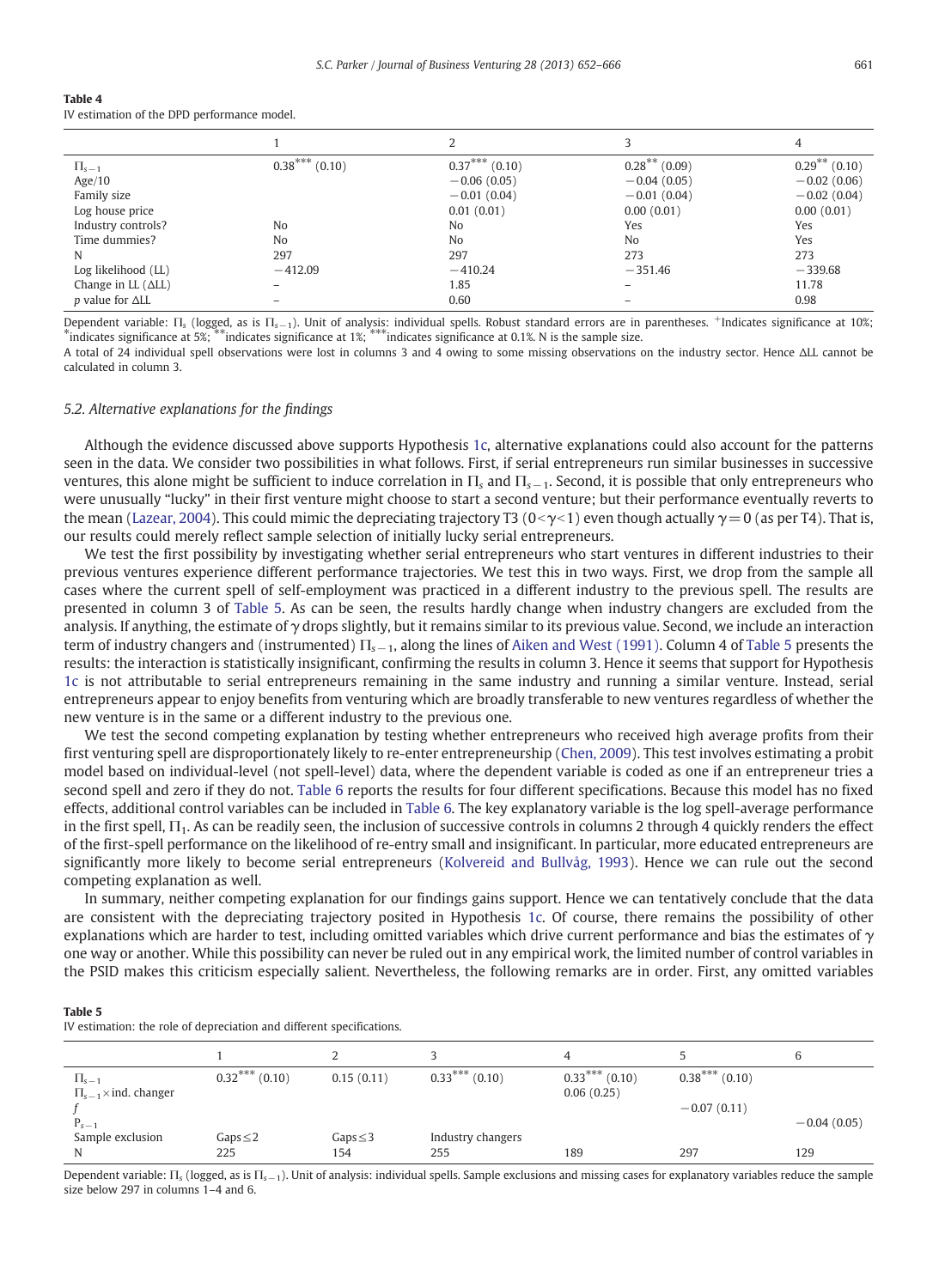#### <span id="page-10-0"></span>Table 6

Determinants of the probability of being a serial entrepreneur.

|                    |                   | 2                 | 3                 | 4                           |
|--------------------|-------------------|-------------------|-------------------|-----------------------------|
| $\Pi_1$            | $0.19***(0.07)$   | 0.06(0.09)        | $-0.01(0.10)$     | $-0.02(0.10)$               |
| Age/10             |                   |                   | $-0.06(0.06)$     | $-0.02(0.06)$               |
| Retiree            |                   |                   | 0.36(0.33)        | 0.38(0.34)                  |
| Years of education |                   |                   | $0.05^{+}$ (0.03) | $0.05^{+}$ (0.03)           |
| Postgraduate       |                   |                   | 0.32(0.23)        | 0.32(0.23)                  |
| Family size        |                   |                   |                   | 0.04(0.04)                  |
| Log house price    |                   |                   |                   | $-0.02$ <sup>*</sup> (0.01) |
| Constant           | $-1.18***$ (0.22) | $-1.29***$ (0.35) | $-1.65***(0.54)$  | $-1.73***$ (0.57)           |
| Industry controls? | N <sub>o</sub>    | Yes               | Yes               | Yes                         |
| Time dummies?      | Yes               | Yes               | Yes               | Yes                         |
| N                  | 707               | 617               | 612               | 612                         |
| Log likelihood     | $-409.74$         | $-330.80$         | $-323.00$         | $-320.16$                   |
| $\gamma^2$         | 68.06***          | $88.61***$        | $100.67***$       | $106.37***$                 |

Dependent variable: binary, taking a value of 1 if an entrepreneur tried a second venturing spell, and zero otherwise.  $\Pi_1$  is the log hourly spell-average profit in the first spell. Unit of analysis: individuals. Robust standard errors are in parentheses.

 $^+$  Denotes significance at 10%;  $^*$  significance at 5%;  $^{**}$  significance at 1%; and  $^{***}$  significance at 0.1%.

would need to be correlated with lagged performance for any bias in  $\gamma$  to occur ([Greene, 2003](#page-13-0)). Second, many determinants of performance, such as ability [\(Hartog et al., 2010\)](#page-13-0) and education ([Iversen et al., 2010\)](#page-13-0) are time-invariant and so are differenced away in the estimation of Eq. [\(2\)](#page-7-0) [see [Section 4.3](#page-7-0) above]. Third, it is possible to conduct some robustness checks which we turn to next.

#### 5.3. Robustness checks

The first robustness check explores whether our use of performance spell averages might have generated misleading results. For example, there might be too few cases in the dataset with four or more spells to be able to identify a cycling trajectory. To address this concern, we take a different tack and ask whether poor performance in the final year of a spell has a disproportionate positive impact on the average performance in the next spell. That might be consistent with the over-reaction inherent in a cycling trajectory if the poor final year performance in a spell reflects cathartic "failure". To explore this possibility, a dummy variable  $f$  is defined to take the value 1 if the final-year performance of a spell is worse than its average over the spell and 0 otherwise. Column 5 of [Table 5](#page-9-0) shows that the coefficient on  $f$  carries a negative sign when this variable is added to the DPD model — and is statistically insignificant, casting further doubt on the relevance of the cycling trajectory.

Second, we test whether the results are similar if we replace  $\Pi_{s-1}$  with a measure of prior venturing experience. We follow [Dyke et al. \(1992\)](#page-13-0) and [Stuart and Abetti \(1990\)](#page-14-0) by using the number of previous spells, P<sub>s−1</sub>, as a measure. Column 6 of [Table 5](#page-9-0) shows that the coefficient on P<sub>s−1</sub> is small, negative and insignificant. One interpretation of this result is that  $\Pi_{s-1}$  embodies the productive benefits of prior venturing experience, while Ps−<sup>1</sup> counts involvement but not productive benefits from venturing.

The third robustness check recognizes the possibility that entrepreneurs are heterogeneous [\(Birley and Westhead, 1994\)](#page-13-0), and that combining heterogeneous entrepreneurs together in a single sample might dilute the evidence of a depreciating performance trajectory. To explore this possibility, we excluded the following groups from the sample: part-timers (those defined as working less than 30 h per week); retirees (those aged over 65); and those unemployed in the year just prior to a venturing spell. In unreported results (available on request) the estimates of  $\gamma$  for the remaining sub-samples were not qualitatively different from those reported in [Table 4](#page-9-0).

Fourth, we also tried including a dummy variable taking the value of one for entrepreneurs who were observed "mid-spell" at the start of the survey. This permits a rough check of whether left-censoring affects the estimates. The results (also available on request) showed no significant changes when this variable was included, nor when 'mid-spell' observations were dropped from the sample.

#### 6. Discussion and conclusion

This paper has analyzed the performance trajectories of serial entrepreneurs over successive ventures. It has answered the call of [Ucbasaran et al. \(2008,](#page-14-0) Sec. 7) for more research on habitual entrepreneurship which: (a) emphasizes the role of the entrepreneur rather than the firm; (b) conducts analysis based on a large, representative and longitudinal dataset; and (c) analyzes the performance of serial entrepreneurs, especially the determinants of serial entrepreneurs' productivity.

The paper drew on prior literature to generate a set of competing hypotheses about serial entrepreneurs' performance trajectories. These were tested against each other using a nationally representative sample of longitudinal US data spanning one-quarter of a century. A key finding of the paper is that performance trajectories exhibit mean reversion. Although serial entrepreneurs' performance in one venture appears to enhance their performance in subsequent ventures, these positive effects are nearly completely exhausted by the end of the next spell. These findings are consistent with the notion that benefits from venturing are temporary, and depreciate over time. This interpretation is strengthened by evidence showing that the longer the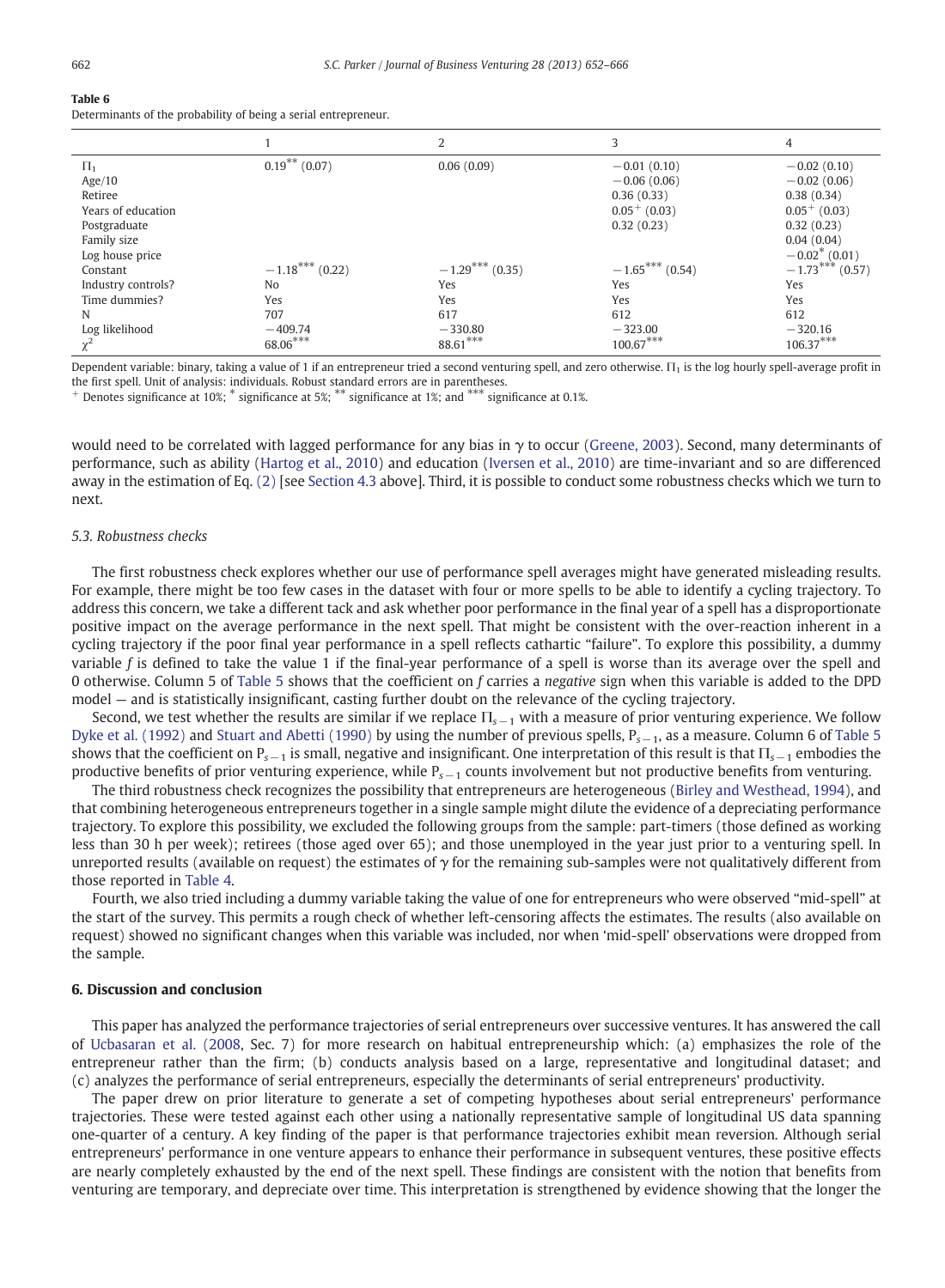gap between venturing spells of a given entrepreneur, the more depreciation takes place. The finding of positive temporary benefits from venture spells contrasts with two "popular" alternative views which posit ever-improving performance, or cycling levels of performance over successive ventures.

#### 6.1. Implications of the findings

This paper generates several theoretical implications. First, it adds to the growing literature on human capital models of entrepreneurial performance ([Davidsson and Honig, 2003; Ucbasaran et al., 2008, 2009; Unger et al., 2011](#page-13-0)). The present paper extends human capital theory into the domain of serial entrepreneurship, by emphasizing the acquisition of knowledge and skills derived directly from the venturing process, and embodied in a sequence of venture performance outcomes. This contrasts with much prior work which has often focused on education and other types of formal human capital (e.g. [Parker and van Praag, 2006\)](#page-14-0). It is hoped that future theorizing about serial entrepreneurship might find this perspective on dynamic human capital acquisition a useful one.

Second, the paper has emphasized a hitherto little-considered aspect of human capital in the entrepreneurship domain, namely its depreciation and how that impacts future entrepreneurial performance. We believe that future theorizing in entrepreneurship research could benefit from incorporating the insight of human capital depreciation into models of entrepreneurial performance, especially when a time dimension is involved, as in serial entrepreneurship. Third, the findings of the paper highlight the possible limitations of theories which emphasize competency traps and limited learning, as in the work of [March \(1991\)](#page-13-0) for example. While limited learning and competency traps might well be a feature of large organizations, which [March \(1991\)](#page-13-0) and [March et al. \(1991\)](#page-13-0) actually focused on, such reasoning might enjoy limited applicability in the sphere of serial entrepreneurship. This suggests a boundary condition on theories of limited learning. Of course, however, that must remain a tentative conjecture given the indirect nature of the evidence assembled in our paper.

Several practical implications also follow from our findings. First, an implication for resource providers such as financiers is that one should not expect the performance of a serial entrepreneur's next venture to exceed, or even match, that of their current one. Awareness of this result may call for a re-evaluation of financing practices by lenders, given independent evidence that financiers value entrepreneurs' track records. In addition, the finding of similar performance trajectories for serial entrepreneurs who switch industries could make financiers less concerned about lending to serial entrepreneurs looking to establish new ventures in different industries to their previous ones.

Second, the results in this paper might encourage individuals who are not yet entrepreneurs to take the plunge and give entrepreneurship a try. Our findings suggest that entrepreneurs can anticipate benefits from venturing which will help them in future ventures that they start, a realization which could fortify them to brave the hazards of poor performance, including failure [\(Hayward et al., 2010; Shepherd, 2003](#page-13-0)). Third, our results suggest that these benefits can only be realized if entrepreneurs do not delay too long before re-entry — and provided they are not constrained from re-entry by onerous bankruptcy laws, for example. Future benefits from current venture performance imply that tough bankruptcy laws which inhibit timely re-entry may preclude favorable future entrepreneurial performance. Consequently, bankruptcy laws should perhaps err on the side of leniency to entrepreneurs rather than draconian punishment — consistent with recommendations by other researchers ([Fan and White,](#page-13-0) [2003; Lee et al., 2011; Manove and Padilla, 1999\)](#page-13-0). This recommendation chimes with some actual policy changes, such as the UK's 2004 Enterprise Act, which reduced the time to discharge from bankruptcy from three years to one year.

The general point here is that the depreciating entrepreneurial performance trajectory we found evidence for in this paper supports policies which encourage timely re-entries. The promise of future benefits from venturing could also make practitioners and policy-makers less anxious about damaging effects of over-optimism ([Coelho et al., 2004](#page-13-0)) and high closure rates of entrepreneurial ventures ([Evans and Leighton, 1989](#page-13-0)). These insights contribute to the growing policy discussion about habitual entrepreneurship in general and serial entrepreneurs in particular [\(Westhead et al., 2003, 2005\)](#page-14-0).

Fourth, our findings cast doubt on the value of using the number of previous businesses as a proxy for entrepreneurial experience in static performance regressions. Instead, we suggest that a dynamic panel analysis of serial entrepreneurs' performance may be more appropriate. Performance embodies realized benefits of venturing, unlike simple count proxies of numbers of prior ventures which do not take account of benefits obtained. A further implication for empirical researchers, mentioned above, is to recognize that binary choice models of transitions to entrepreneurship may need to take into account not only the expected benefits of the proposed venture, but also the option value of possible future ventures which can leverage benefits from the first one.

#### 6.2. Limitations

Naturally, this paper is prone to several limitations. One important set of limitations relates to the data. Ideally, one would like to identify the deep mechanisms at work behind performance trajectories, for example whether entrepreneurs' dynamic performance is driven by learning and skill acquisition, social or financial capital accumulation, or by changing market environments. That might enable researchers to formulate boundary conditions, i.e. the conditions under which one trajectory is more likely to be observed than another. Unfortunately, the PSID lacks variables that can be used to distinguish empirically between these underlying mechanisms. Hence the empirical results presented in this paper must be treated with requisite caution. In addition, the PSID data relate to only one country, so it is unclear whether the findings extend to other economies or cultural settings.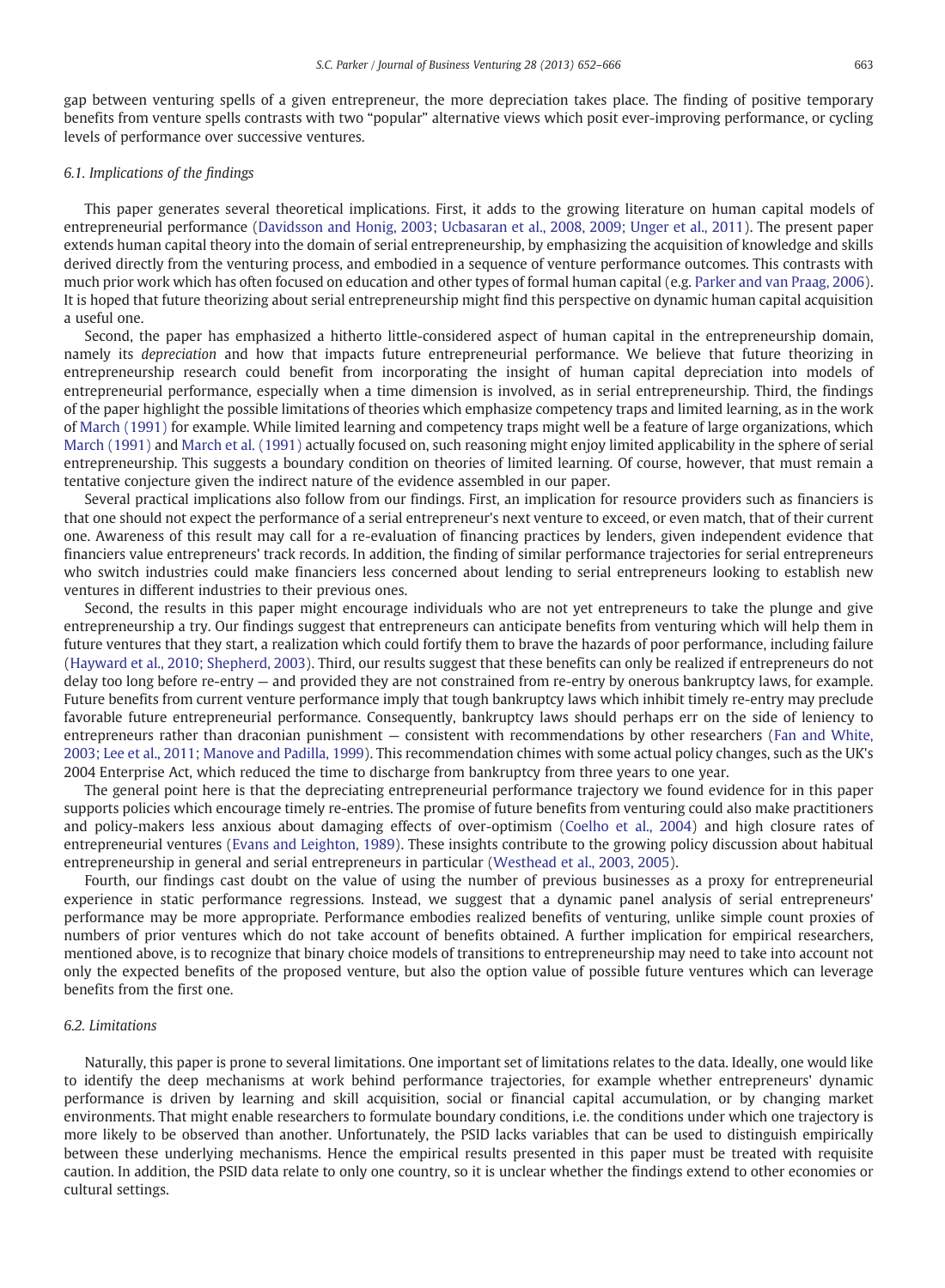<span id="page-12-0"></span>The PSID also lacks information relating to detailed cognitive dimensions of human capital ([Busenitz and Barney, 1997\)](#page-13-0), as well as future expectations [\(Cassar, 2010; Townsend et al., 2010](#page-13-0)); reasons for, and types of, closure (Amaral et al., 2011; Wennberg et al., 2010); sources and amounts of financial support [\(Elston and Audretsch, 2010\)](#page-13-0); and different modes of entry and organizational structures of sequential ventures ([Ucbasaran et al., 2003](#page-14-0)). A dataset with rich information on these individual and organizational variables could be used to extend our knowledge about serial entrepreneurs' performance trajectories in a range of interesting directions. Unfortunately, there appears to be no dataset possessing all of these features at the time of writing; and it would doubtless be a challenging task to collect detailed data on these constructs over a long enough time span — and with enough cases, to generate representative findings. Perhaps the best compromise for future data collection is to adopt a large-scale research design with retrospective questions that allow event histories to be reconstructed ex post ([Rosa, 1998; Ucbasaran et al.,](#page-14-0) [2008](#page-14-0), 426).

Furthermore, it is possible that the PSID over-samples serial entrepreneurs who are not deeply committed to entrepreneurship as a life or career choice, but who instead switch between serial entrepreneurship and other employment outcomes in response to changing labor market conditions.<sup>12</sup> Moreover, the serial entrepreneurs captured in the PSID may be running economically marginal enterprises which do not need heavy investment of financial resources. That would be consistent with the use of a self-employment measure to operationalize entrepreneurship.<sup>13</sup> While the PSID does not allow the researcher to determine the accuracy of this conjecture, this needs to be stated as a boundary condition on the present study. Another possible limitation is the scarcity of sample cases that experienced four or more spells of entrepreneurship. It cannot be ruled out that the paucity of such cases in the PSID might be responsible for a failure to detect any cycling performance trajectory in this paper.

Another concern is that the data (which stop in 1992) might be dated. Technological progress and changing patterns of labor force participation could mean that serial entrepreneurship today is fundamentally different from what it was like in the late twentieth century. On the one hand, it might be easier to start a business today, for example using crowdfunding sources which were unavailable twenty years ago. This could imply that the present study has underestimated the extent of serial entrepreneurship in the American economy. On the other hand, there is no reason to believe that the changing nature of entrepreneurship has fundamentally affected the performance trajectories of serial entrepreneurs. The greater ease of starting a venture may indeed have increased the number of "casual" serial entrants today compared with twenty years ago; but that might even allay some concerns about the dataset we have used as noted above. Nevertheless, we cannot rule out the possibility that our estimates of performance trajectories are outdated in some sense, or possibly even give a spurious idea of the precision of those trajectories.

Although this study has analyzed performance trajectories across different ventures of given serial entrepreneurs, it has had little to say about what happens within ventures, in terms of creation and development processes, for example. Once again, richer data than the PSID are needed to address these and related questions, including the relative importance of human, social and financial capital in driving performance within and between ventures. Furthermore, future researchers might utilize a different set of performance outcomes than productivity, as used here; and there might also be interest in focusing more at the level of the venture, in order to take account of serial team ownership, for example [\(Ucbasaran et al., 2006\)](#page-14-0).

Serial entrepreneurship is clearly an important topic which is attracting increasing research attention. The performance of serial entrepreneurs is a major component of this research agenda. By investigating the performance trajectories of serial entrepreneurs over their successive ventures, the present study has generated a range of findings which shed light on several outstanding issues in entrepreneurship research, while also challenging future researchers to build on and extend these insights in future work.

#### References

Aiken, L.S., West, S.G., 1991. Multiple Regression: Testing and Interpreting Interactions. Sage, Newbury Park, CA.

Ajaye-obe, O., Parker, S.C., 2005. The changing nature of work among the self-employed in the 1990s: evidence from Britain. Journal of Labor Research 26, 501–517.

Albrecht, J.W., Edin, P., Sundström, M., Vroman, S.B., 1999. Career interruptions and subsequent earnings: a reexamination using Swedish data. Journal of Human Resources 34, 294–311.

Alsos, G.A., Kolvereid, L., Isaksen, E.J., 2006. New business early performance: differences between firms started by novice, serial and portfolio entrepreneurs. In: Christensen, P.R., Poulfeldt, F. (Eds.), Managing Complexity and Change in SMEs. Edward Elgar, Cheltenham UK, pp. 35–49.

Alvarez, S.A., Parker, S.C., 2009. Emerging firms and the allocation of control rights: a Bayesian approach. Academy of Management Review 34, 209–227.

Amabile, T.M., 1997. Motivating creativity in organizations, on doing what you love and loving what you do. California Management Review 40, 39–58.

Amaral, A.M., Baptista, R., Lima, F., 2011. Serial entrepreneurship: impact of human capital on time to re-entry. Small Business Economics 37 (1), 1–21.

Anderson, T.W., Hsiao, C., 1981. Estimation of dynamic models with error components. Journal of the American Statistical Association 76, 598–606.

Argote, L., 1999. Organizational Learning: Creating, Retaining and Transferring Knowledge. Kluwer, Boston MA.

Argote, L., Becman, S.L., Epple, D., 1990. The persistence and transfer of learning in industrial settings. Management Science 36, 140–154.

Armstrong, J.S., Brodie, R.J., Parsons, A.G., 2001. Hypotheses in marketing science: literature review and publication audit. Marketing Letters 12 (2), 171–187. Arrelano, M., Bond, S.R., 1991. Some tests of specification for panel data. Review of Economic Studies 58, 277–297.

Audia, P.G., Locke, E.A., Smith, K.G., 2000. The paradox of success: an archival and laboratory study of strategic persistence following radical environmental change. Academy of Management Journal 43 (5), 837–853.

Barney, J., 1991. Firm resources and sustained competitive advantage. Journal of Management 17 (1), 99–120.

 $12$  I am grateful to an anonymous reviewer for this suggestion.

<sup>&</sup>lt;sup>13</sup> There are many well-worn arguments against treating the self-employed as entrepreneurs ([Parker, 2009a\)](#page-14-0); hence future researchers might prefer to focus attention on e.g. high-tech venture founders, where the acquisition and retention of human capital, social capital and financial capital might be more critical to venture success. In this case, one might even observe greater interdependence of performance across successive ventures.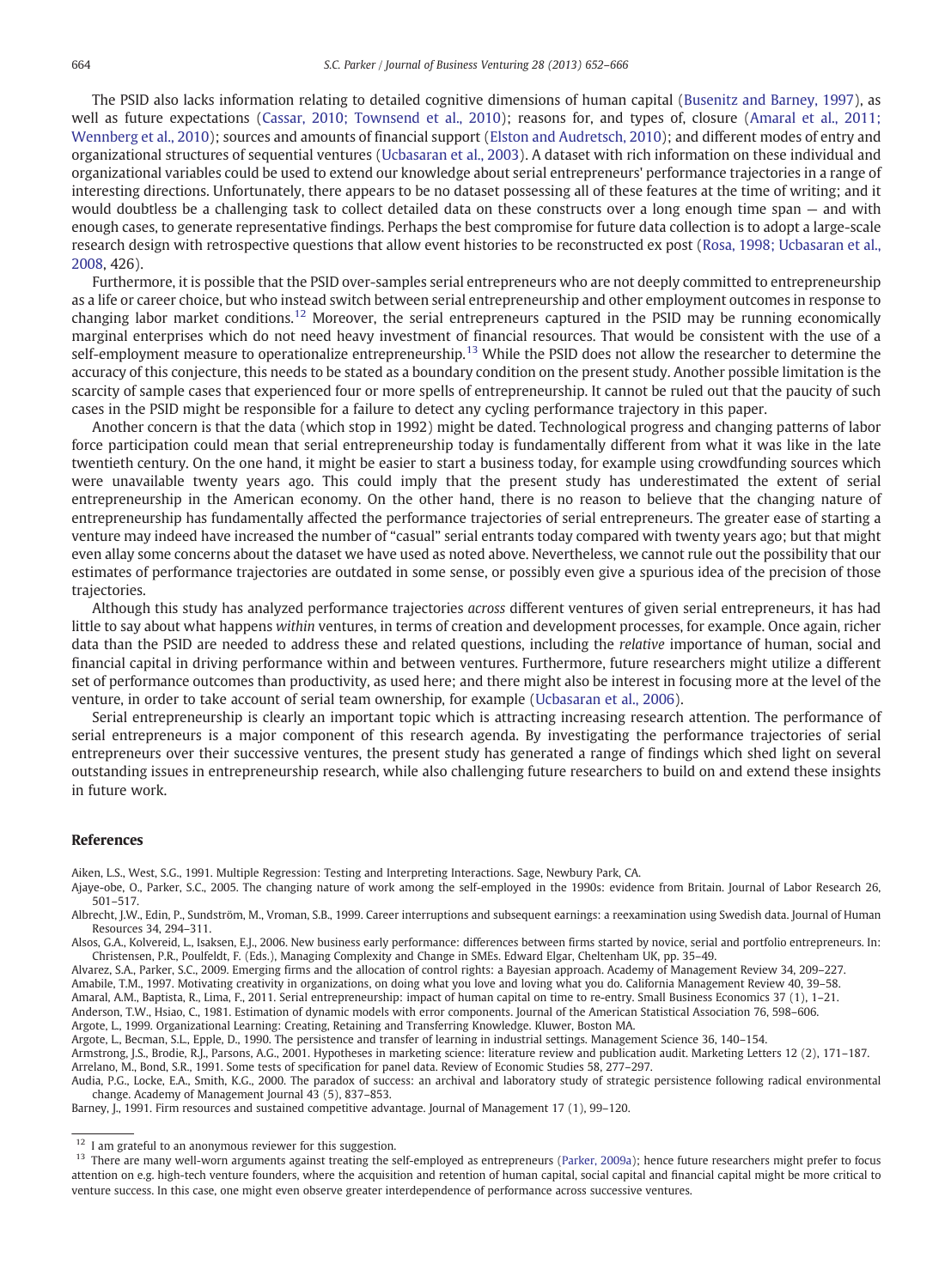<span id="page-13-0"></span>Baron, R.A., Ensley, M.D., 2006. Opportunity recognition as the detection of meaningful patterns: evidence from comparisons of novice and experienced entrepreneurs. Management Science 52 (9), 1331–1344.

Bates, T., 2005. Analysis of young, small firms that have closed: delineating successful from unsuccessful closures. Journal of Business Venturing 20, 343–358. Baurnard, P., Starbuck, W.H., 2005. Learning from failures: why it may not happen. Long Range Planning 38 (3), 281–298.

Belsky, E., Prakken, J., 2004. Housing wealth effects: housing's impact on wealth accumulation, wealth distribution and consumer spending. Report W04-13. Joint Center for Housing Studies, Harvard University.

Birley, S., Westhead, P., 1994. A taxonomy of business start-up reasons and their impact on firm growth and size. Journal of Business Venturing 9, 7-31.

Bond, S.R., 2002. Dynamic panel data models: a guide to micro data methods and practice. Portuguese Economic Review 1 (2), 141–162.

Busenitz, L.W., Barney, J.B., 1997. Differences between entrepreneurs and managers in large organizations: biases and heuristics in strategic decision-making. Journal of Business Venturing 12, 9–30.

Caliendo, M., Fossen, F.M., Kritikos, A.S., 2010. The impact of risk attitudes on entrepreneurial survival. Journal of Economic Behavior and Organization 76, 45–63. Cardon, M.S., Stevens, C.E., Potter, D.R., 2011. Misfortunes or mistakes? Cultural sensemaking of entrepreneurial failure. Journal of Business Venturing 26 (1), 79–92.

Cassar, G., 2010. Are individuals entering self-employment overly optimistic? An empirical test of plans and projections on nascent entrepreneur expectations. Strategic Management Journal 31, 822–840.

Chen, J., 2009. Selection and serial entrepreneurs, Mimeo, Copenhagen Business School.

Coelho, M.P., de Meza, D., Reyniers, D.J., 2004. Irrational exuberance, entrepreneurial finance and public policy. International Tax and Public Finance 11, 391–417. Cooper, A.C., Woo, C.Y., Dunkelberg, W.C., 1988. Entrepreneurs' perceived chances for success. Journal of Business Venturing 3, 97–108.

Cope, J., 2005. Toward a dynamic learning perspective of entrepreneurship. Entrepreneurship Theory and Practice 29 (4), 373–397.

Cope, J., 2011. Entrepreneurial learning from failure: an interpretative phenomenological analysis. Journal of Business Venturing 26 (6), 604–623.

Davidsson, P., Honig, B., 2003. The role of human and social capital among nascent entrepreneurs. Journal of Business Venturing 18, 301–333.

de Meza, D., 2002. Overlending? The Economic Journal 112, F17–F31.

de Meza, D., Southey, C., 1996. The borrower's curse: optimism, finance and entrepreneurship. The Economic Journal 106, 375–386.

Dyke, L.S., Fischer, E.M., Reuber, A.R., 1992. An inter-industry examination of the impact of owner experience on firm performance. Journal of Small Business Management 2, 72–87.

Elston, J.A., Audretsch, D.B., 2010. Risk attitudes, wealth and source of entrepreneurial start-up capital. Journal of Economic Behavior and Organization 76 (1), 82–89.

Entrepreneurship Magazine, 2009. Turn Failures into Fortunes. <http://www.entrepreneur.com/startingabusiness/article204244.html> Retrieved 22 June, 2010. Evans, D.S., Leighton, L.S., 1989. Some empirical aspects of entrepreneurship. American Economic Review 79, 519–535.

Fan, M., White, M.J., 2003. Personal bankruptcy and the level of entrepreneurial activity. Journal of Law and Economics 46, 543–567.

Feldman, N.E., Slemrod, J., 2007. Estimating tax non-compliance with evidence from unaudited tax returns. The Economic Journal 117, 327–352.

Flores-Romero, M., 2006. An empirical examination into the job generation capacity of serial entrepreneurs. Paper presented at the Max Planck Institute of Economics, Jena, Germany.

Fossen, F.M., 2012. Gender differences in entrepreneurial choice and risk aversion — a decomposition based on a microeconometric model. Applied Economics 44, 1795–1812.

Fozard, J.L., Nuttall, R.L., 1971. General aptitude test battery scores for men differing in age and socio-economic status. Journal of Applied Psychology 55 (4), 372–379.

Fuchs, V.R., 1982. Self-employment and labor force participation of older males. Journal of Human Resources 17, 339–357.

Gompers, P., Kovner, A., Lerner, J., Scharfstein, D., 2010. Performance persistence in entrepreneurship. Journal of Financial Economics 96, 18–32.

Greene, W.H., 2003. Econometric Analysis, Fifth Edition. Prentice-Hall, New Jersey.

Hartog, J., van Praag, M., van der Sluis, J., 2010. If you're so smart, why aren't you an entrepreneur? Returns to cognitive and social ability: entrepreneurs versus employees. Journal of Economics & Management Strategy 19 (4), 947–989.

Haunschild, P.R., Sullivan, B.N., 2002. Learning from complexity: effects of airline accident/incident heterogeneity on subsequent accident/incident rates. Administrative Science Quarterly 47, 609–643.

Hawley, F.B., 1907. Enterprise and the Productive Process. Putnam, New York.

Hayward, M.L.A., Shepherd, D.A., Griffin, D., 2006. A hubris theory of entrepreneurship. Management Science 52 (2), 160–172.

Hayward, M.L.A., Forster, W.R., Sarasvathy, S.D., Frederickson, B.L., 2010. Beyond hubris: how highly confident entrepreneurs rebound to venture again. Journal of Business Venturing 25 (6), 569–578.

Hundley, G., 2001. Why women earn less than men in self-employment. Journal of Labor Research 22, 817–829.

Hunter, J., 1986. Cognitive ability, cognitive attitudes, job knowledge and job performance. Journal of Vocational Behavior 29, 340–362.

Hurst, E., Lusardi, A., 2004. Liquidity constraints, household wealth and entrepreneurship. Journal of Political Economy 112, 319–347.

Iversen, N., Malchow-Møller, N., Sørensen, A., 2010. Returns to schooling in self-employment. Economics Letters 109, 179–182.

Jovanovic, B., 1982. Selection and the evolution of industry. Econometrica 50, 649–670.

Kihlstrom, R.E., Laffont, J.J., 1979. A general equilibrium entrepreneurial theory of firm formation based on risk aversion. Journal of Political Economy 87, 719–749. Kim, J.-Y., Kim, J., Miner, A.S., 2009. Organizational learning from extreme performance experience: the impact of success and recovery experience. Organization Science 20 (6), 958–978.

Kolvereid, L., Bullvåg, E., 1993. Novices versus experienced founders: an exploratory investigation. In: Birley, S., MacMillan, I., Subramony, S. (Eds.), Entrepreneurship Research, Global Perspectives. Elsevier, Amsterdam, pp. 275–285.

Lampel, J., Shamsie, J., Shapira, Z., 2009. Experiencing the improbable: rare events and organizational learning. Organization Science 20 (5), 835–845.

Landier, A., 2006. Entrepreneurship and the stigma of failure, Mimeo, Stern School of Business, NYU.

Landier, A., Thesmar, D., 2009. Financial contracting with optimistic entrepreneurs. Review of Financial Studies 22, 117–150.

Lazear, E.P., 2004. The Peter Principle: a theory of decline. Journal of Political Economy 112 (S1), S141–S163.

Lee, S.-H., Yamakawa, Y., Peng, M.W., Barney, J.B., 2011. How do bankruptcy laws affect entrepreneurship development around the world? Journal of Business Venturing 26 (5), 505–520.

Lévesque, M., Shepherd, D.A., Douglas, E.J., 2002. Employment or self-employment: a dynamic utility-maximizing model. Journal of Business Venturing 17, 189–210.

Levinthal, D.A., March, J.G., 1993. The myopia of learning. Strategic Management Journal 14, 95–112.

Lord, R.G., Maher, K.J., 1990. Alternative information-processing models and their implications for theory, research and practice. Academy of Management Review 15, 9–28.

MacMillan, I.C., 1986. To really learn about entrepreneurship, let's study habitual entrepreneurs. Journal of Business Venturing 1, 241–243.

Manove, M., Padilla, A.J., 1999. Banking (conservatively) with optimists. The Rand Journal of Economics 30, 324–350.

March, J.G., 1991. Exploration and exploitation in organizational learning. Organization Science 2, 71–87.

March, J.G., Sproull, L.S., Tamuz, M., 1991. Learning from samples of one or fewer. Organization Science 2, 1–13.

McGrath, R.G., 1999. Falling forward: real options reasoning and entrepreneurial failure. Academy of Management Review 24, 13–30.

Mincer, J., 1974. Schooling, Experience and Earnings. Columbia University Press, New York.

Mincer, J., Ofek, H., 1982. Interrupted work careers: depreciation and restoration of human capital. Journal of Human Resources 17 (1), 3–24.

Minniti, M., Bygrave, W.B., 2001. A dynamic model of entrepreneurial learning. Entrepreneurship: Theory and Practice 25, 5–16.

Moore, D.A., Oesch, J.M., Zietsma, C., 2007. What competition? Myopic self-focus in market entry decisions. Organization Science 18 (3), 440–454.

Murphy, K.R., 1989. Is the relationship between cognitive ability and job performance stable over time? Human Performance 2, 183–200.

Neuman, S., Weiss, A., 1995. On the effects of schooling vintage on experience-earnings profiles: theory and evidence. European Economic Review 39, 943–955.